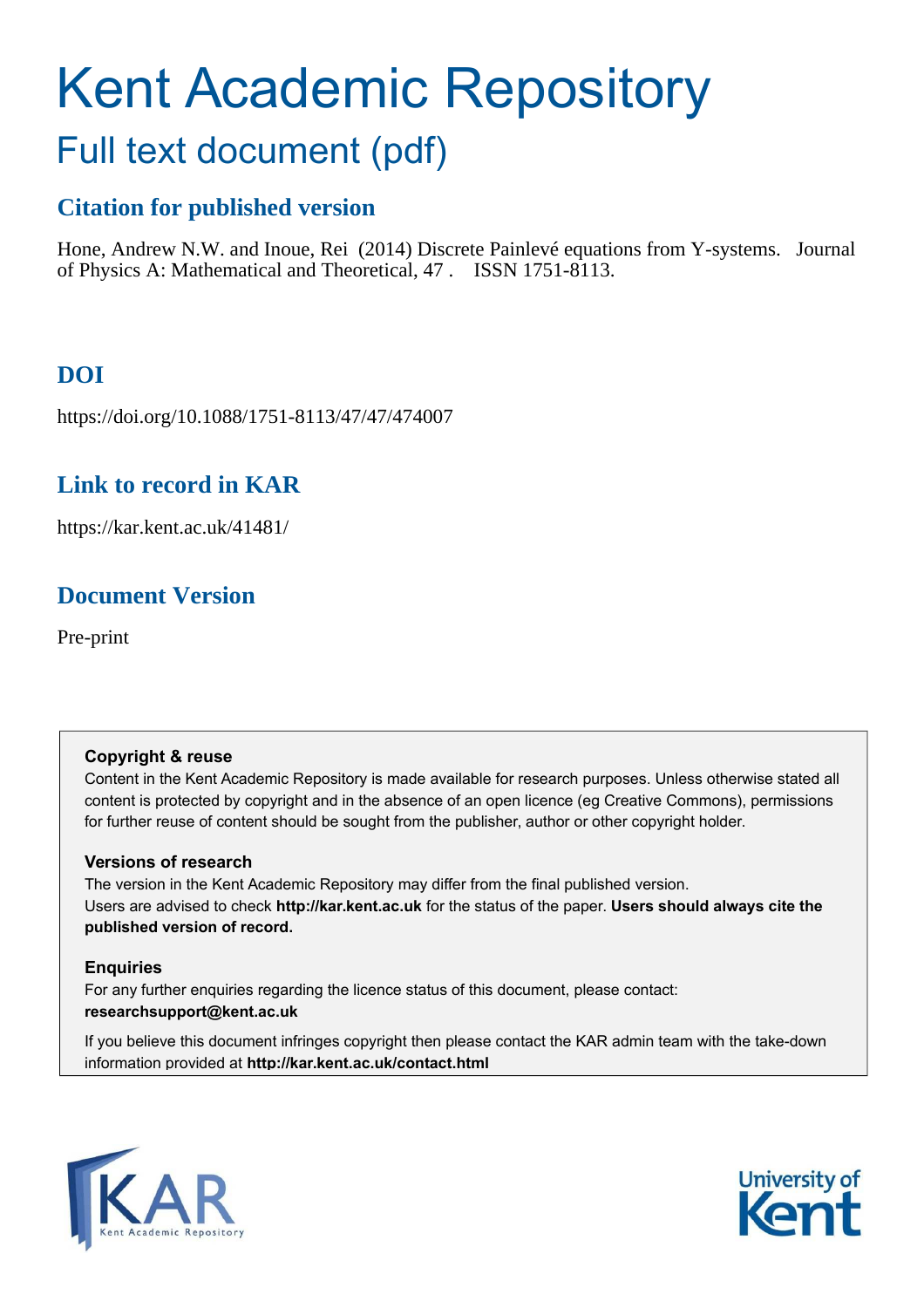### Discrete Painlevé equations from Y-systems

Andrew N.W. Hone

School of Mathematics, Statistics and Actuarial Science, University of Kent, Canterbury CT2 7NF, UK

<span id="page-1-1"></span>E-mail: A.N.W.Hone@kent.ac.uk

#### Rei Inoue

Department of Mathematics and Informatics, Faculty of Science, Chiba University Inage, Chiba 263-8522, Japan

<span id="page-1-0"></span>E-mail: reiiy@math.s.chiba-u.ac.jp

Abstract. We consider T-systems and Y-systems arising from cluster mutations applied to quivers that have the property of being periodic under a sequence of mutations. The corresponding nonlinear recurrences for cluster variables (coefficientfree T-systems) were described in the work of Fordy and Marsh, who completely classified all such quivers in the case of period 1, and characterized them in terms of the skew-symmetric exchange matrix  $B$  that defines the quiver. A broader notion of periodicity in general cluster algebras was introduced by Nakanishi, who also described the corresponding Y-systems, and T-systems with coefficients.

A result of Fomin and Zelevinsky says that the coefficient-free T-system provides a solution of the Y-system. In this paper, we show that in general there is a discrepancy between these two systems, in the sense that the solution of the former does not correspond to the general solution of the latter. This discrepancy is removed by introducing additional non-autonomous coefficients into the T-system. In particular, we focus on the period 1 case and show that, when the exchange matrix  $B$  is degenerate, discrete Painlevé equations can arise from this construction.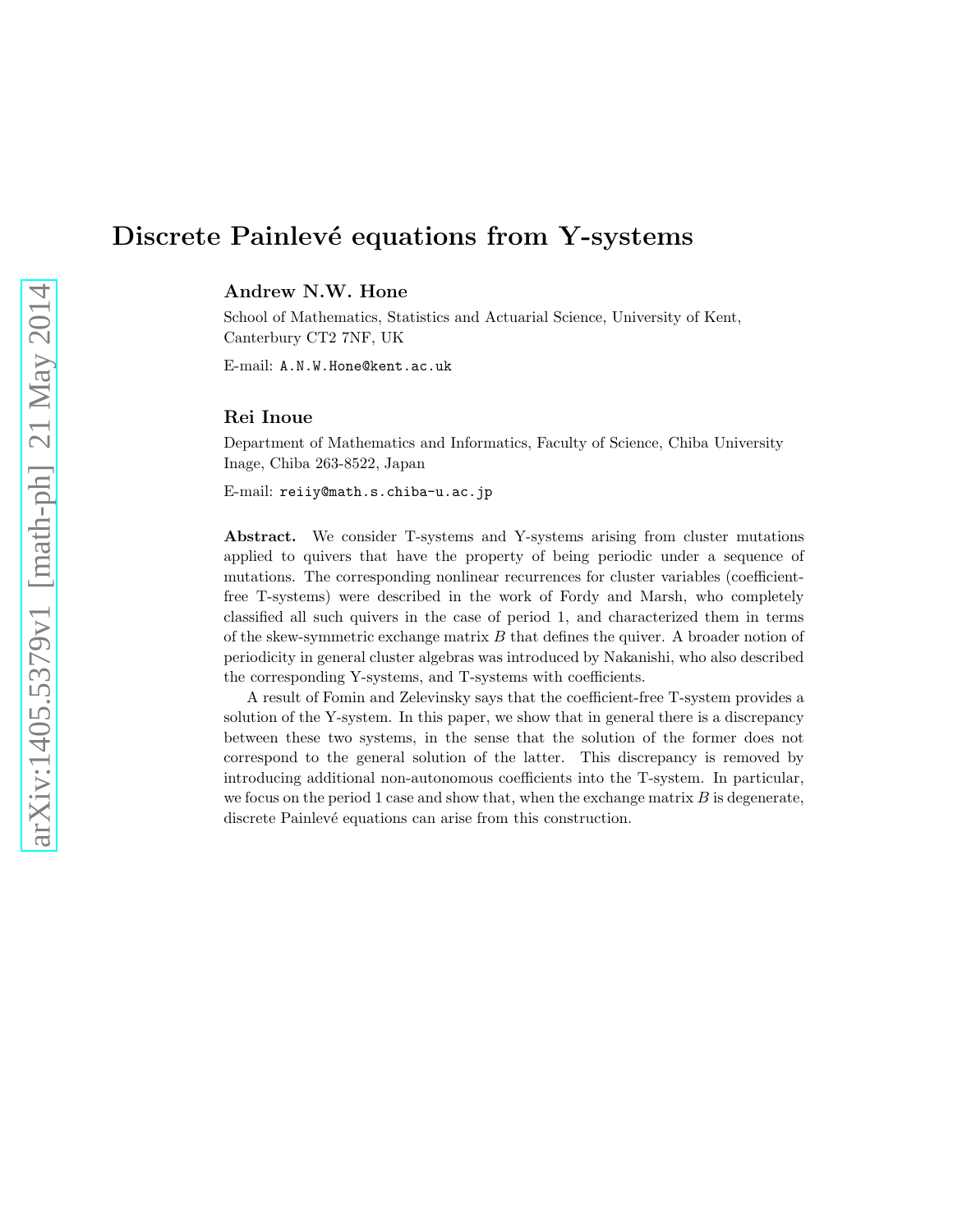#### 1. Introduction

The theory of cluster algebras, introduced by by Fomin and Zelevinsky more than ten years ago [\[12\]](#page-25-0), has found a wide range of connections with different parts of mathematics and theoretical physics, especially in Lie theory, Teichmüller theory, Poisson geometry, discrete integrable systems and string theory. Some of the inspiration for the development of cluster algebras resulted from observations of Somos and others [\[19\]](#page-25-1), concerning the Laurent phenomenon for nonlinear recurrences of the form

$$
x_{n+N} x_n = F(x_{n+1}, \dots, x_{n+N-1}). \tag{1.1}
$$

For certain special choices of F, a polynomial in  $N-1$  variables, all iterates are Laurent polynomials in the initial data with integer coefficients. In particular, this means that if all  $N$  initial values are chosen to be 1, then an integer sequence is produced. A very well-known example is the Somos-4 recurrence

$$
x_{n+4} \, x_n = x_{n+3} \, x_{n+1} + x_{n+2}^2; \tag{1.2}
$$

the integer sequence beginning  $1, 1, 1, 1, 2, 3, 7, 23, 59, 314, 1529, 8209, 83313, \ldots$  (for details, see <http://oeis.org/A006720>) is generated by [\(1.2\)](#page-1-0) starting from four initial 1s, while if the initial data  $x_1, x_2, x_3, x_4$  are viewed as variables then the iterates  $x_n$ belong to the Laurent polynomial ring  $\mathbb{Z}[x_1^{\pm 1}, x_2^{\pm 1}, x_3^{\pm 1}, x_4^{\pm 1}]$ .

In general, the clusters in a cluster algebra of rank N are generated by sequences of cluster mutations, defined by exchange relations of the form  $\tilde{x}x = M_1 + M_2$ , where (as in  $(1.2)$  above) the right hand side is a sum of two monomials  $M_1, M_2$ , and it is known that all clusters consist of Laurent polynomials in the cluster variables  $\mathbf{x} = (x_1, x_2, \dots, x_N)$ from any initial seed [\[12\]](#page-25-0). However, the Laurent phenomenon can arise in a broader context, including recurrences [\(1.1\)](#page-1-1) where F is a sum of more than two monomials [\[13\]](#page-25-2), which has led to the development of so-called LP algebras [\[44\]](#page-25-3).

<span id="page-2-2"></span><span id="page-2-1"></span><span id="page-2-0"></span>Cluster algebras and the Laurent phenomenon appear in connection with integrable systems in various different ways, both at the classical and quantum level, and for both continuous and discrete systems. On the one hand, the Hirota-Miwa equation (also known as the discrete Hirota equation, the discrete KP equation, or the octahedron recurrence) is an example of a partial difference equation with the Laurent property [\[13\]](#page-25-2); it appears as an identity for transfer matrix elements in quantum integrable models [\[42\]](#page-25-4), and with particular boundary conditions it is obtained from sequences of cluster mutations in a cluster algebra of infinite rank [\[5\]](#page-24-0). On the other hand, for the continuous KP equation there is a cluster algebra structure in the graphs describing the combinatorics of the interaction of solitons [\[41\]](#page-25-5); the latter connection can be understood from the fact that the tau-functions of KP soliton solutions are encoded by points in a finite-dimensional Grassmannian, whose cluster algebra structure was explained by Scott [\[52\]](#page-25-6). Examples such as these suggest that tau-functions of integrable systems should admit an interpretation as cluster variables in a suitable cluster algebra. This interpretation can be very useful: there are natural Poisson/symplectic structures associated with cluster algebras [\[11,](#page-24-1) [20,](#page-25-7) [21\]](#page-25-8), which may be used to obtain Poisson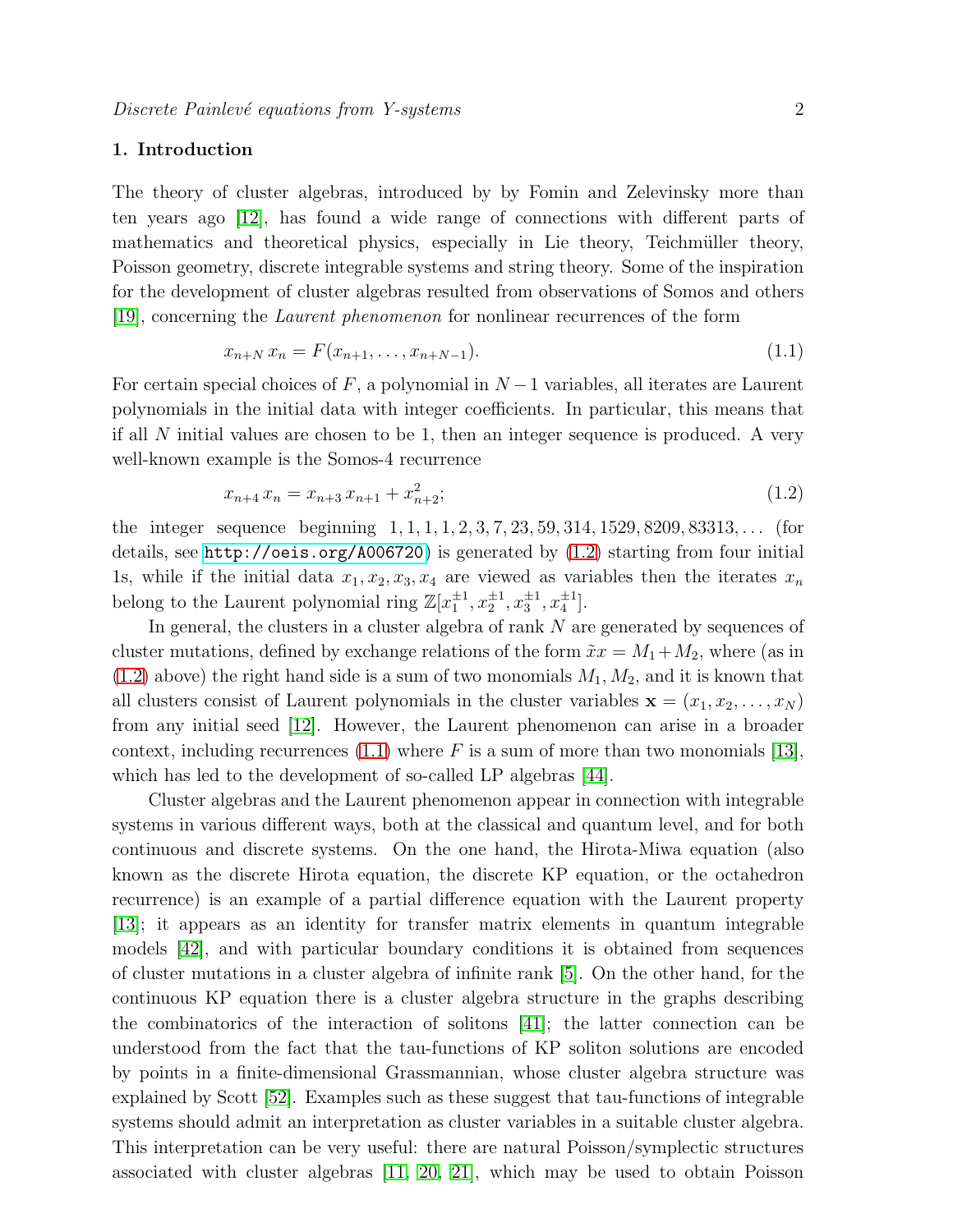brackets for discrete integrable systems, both partial difference equations [\[37\]](#page-25-9) and integrable maps [\[34\]](#page-25-10).

There are many other connections between cluster algebras and integrability. The original Y-systems of Zamolodchikov [\[55\]](#page-25-11), which are functional relations arising from the thermodynamic Bethe ansatz for certain integrable quantum field theories, were the prototype for the dynamics of coefficients in cluster algebras, and periodicities in Y-systems continue to be the subject of active research [\[36\]](#page-25-12). In the context of cluster algebras, there are also various examples of discrete integrable systems that are linearizable, in the sense that the variables satisfy linear recurrences. In particular, Fordy and Marsh considered cluster algebras obtained from quivers which are periodic under sequences of mutations [\[15\]](#page-25-13), and showed that in certain cases, corresponding to affine A-type Dynkin quivers, linear relations hold between the cluster variables; for types A and D this was found independently in the context of frieze patterns  $[2]$ , and linear relations for all affine Dynkin types were proved in [\[40\]](#page-25-14). Starting with results in [\[30\]](#page-25-15), Poisson-commuting first integrals were constructed for affine A-type systems, as well as for other linearizable systems obtained from cluster algebras with periodicity [\[16,](#page-25-16) [18\]](#page-25-17). For certain linearizable systems, first integrals are also known in the noncommutative case [\[6\]](#page-24-3). Outside the context of cluster algebras, there are other linearizable systems with the Laurent property (see e.g. [\[24,](#page-25-18) [31\]](#page-25-19)), within the LP algebra framework  $|1, 35|$ .

In this paper we point out a new link between cluster algebras and integrable systems, by showing how certain discrete Painlevé equations, as well as their higherorder analogues, can be constructed from Y-systems. Our starting point is Nakanishi's construction of generalized T-systems and Y-systems associated with cluster algebras with periodicity under mutations [\[47\]](#page-25-21), which is based on a broader notion of periodicity than that considered by Fordy and Marsh [\[15\]](#page-25-13). Nevertheless, for the most part we concentrate on the simplest case of Y-systems arising from quivers with period 1 under mutation; such quivers were completely classified by Fordy and Marsh, who showed that they generate recurrences (coefficient-free T-systems) of the general form

$$
x_{n+N} x_n = \prod_{a_j \ge 0} x_{n+j}^{a_j} + \prod_{a_j \le 0} x_{n+j}^{-a_j},
$$
\n(1.3)

where the indices in each product lie in the range  $1 \leq j \leq N-1$ , with the exponents  $(a_1, ..., a_{N-1})$  forming an integer  $(N-1)$ -tuple which is palindromic, so that  $a_j = a_{N-j}$ . We discuss the Y-systems associated with [\(1.3\)](#page-2-0), which have the form

$$
y_{n+N} y_n = \frac{\prod_{a_j \le 0} (1 + y_{n+j})^{-a_j}}{\prod_{a_j \ge 0} (1 + y_{n+j}^{-1})^{a_j}},
$$
\n(1.4)

and describe the relation between the solutions of  $(1.3)$  and  $(1.4)$  as explicitly as possible: in general, the solution space of  $(1.3)$  corresponds to a space of lower dimension within the solutions of  $(1.4)$ . In particular, when the recurrence  $(1.3)$  is of Somos-N type, i.e.

<span id="page-3-0"></span>
$$
x_{n+N} x_n = x_{n+N-p} x_{n+p} + x_{n+N-q} x_{n+q}
$$
\n
$$
(1.5)
$$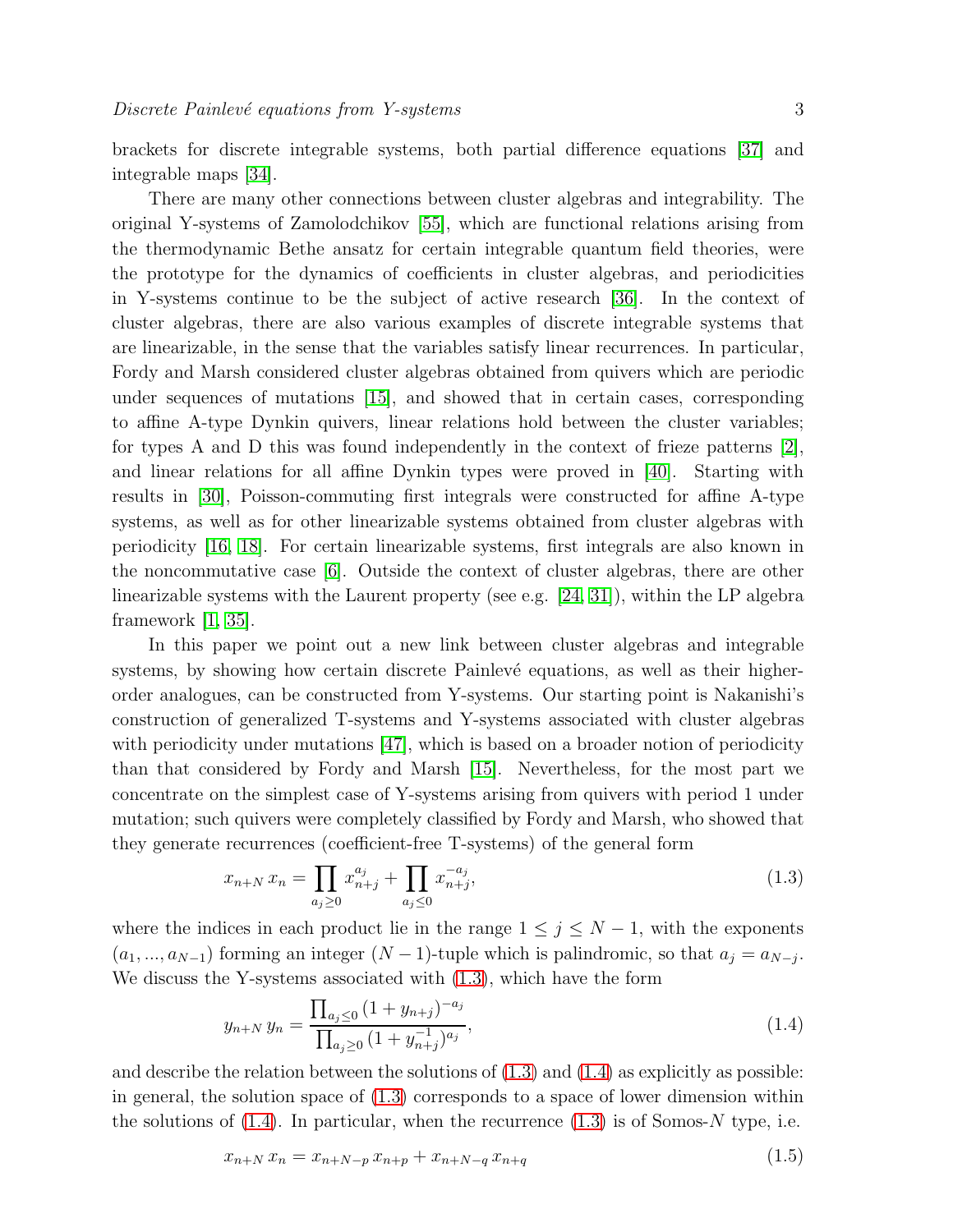with  $N \geq 2$  and  $1 \leq p \leq q \leq \lfloor N/2 \rfloor$ , then the general solution of the associated

#### <span id="page-4-0"></span>1.1. Outline of the paper

<span id="page-4-1"></span>In section 2 we consider the Somos-4 recurrence and its connections with various topics in mathematical physics (QRT maps and dimer models in particular), before explaining how the corresponding Y-system is related to a q-Painlevé I equation. Section 3 is concerned with coefficient-free cluster algebras and cluster mutation-periodicity, and especially the period 1 case as classified in [\[15\]](#page-25-13). Following [\[18\]](#page-25-17), we describe how symplectic maps arise in the latter context, and introduce a special family of recurrences (each member of which is equivalent to iteration of a symplectic map) called U-systems (Definition [3.11\)](#page-13-0). The fourth section gives a very brief description of cluster algebras with coefficients, setting the scene for Nakanishi's more general notion of periodicity, and the Y-systems and T-systems that arise in that context. A modified version of T-systems is introduced, called  $T_z$ -systems, together with so-called Z-systems, given by equations [\(4.5\)](#page-15-0) and [\(4.7\)](#page-15-1) respectively. The period 1 case is considered in more detail, examining the precise relation between  $T_z$ -systems and Y-systems in that case. Section 5 is devoted to some specific examples of  $T_z$ -systems in the period 1 case, in particular showing how discrete Painlevé equations, and their higher-order analogues, appear from this construction. We make a few conclusions in section 6, and the proof of a technical result (Proposition [3.9\)](#page-12-0) is reserved for an appendix.

Y-system corresponds to a non-autonomous difference equation of q-Painlevé type.

A few of our results appeared in unpublished sections of [arXiv:1207.6072v](http://arxiv.org/abs/1207.6072)1, the original preprint version of [\[18\]](#page-25-17).

#### <span id="page-4-4"></span>2. Motivating example: Somos-4 and q-Painlevé I

<span id="page-4-3"></span>It was noted in [\[37\]](#page-25-9) that for the case of cluster algebras associated with Lotka-Volterra systems the solution of the T-system corresponds to a system of lower order than the Y-system. Nakanishi pointed out to one of us that the same phenomenon occurs for the Somos-4 recurrence [\(1.2\)](#page-1-0), which serves as motivation for the rest of the paper.

#### 2.1. Symplectic coordinates and Liouville integrability

<span id="page-4-2"></span>The Somos-4 recurrence [\(1.2\)](#page-1-0) is the simplest three-term bilinear recurrence of the form [\(1.5\)](#page-2-2). In can be obtained as a particular reduction of the discrete Hirota equation, which leads to a Lax pair and associated spectral curve for it [\[18\]](#page-25-17). In subsequent sections we shall explain how it arises in the context of cluster algebras as a (generalized) T-system, but here we just describe particular properties of this equation.

Due to its bilinear nature, it is clear that the equation  $(1.2)$  is invariant under the two-dimensional group of scaling transformations

$$
x_n \longrightarrow \lambda \mu^n x_n, \qquad (\lambda, \mu) \in (\mathbb{C}^*)^2. \tag{2.1}
$$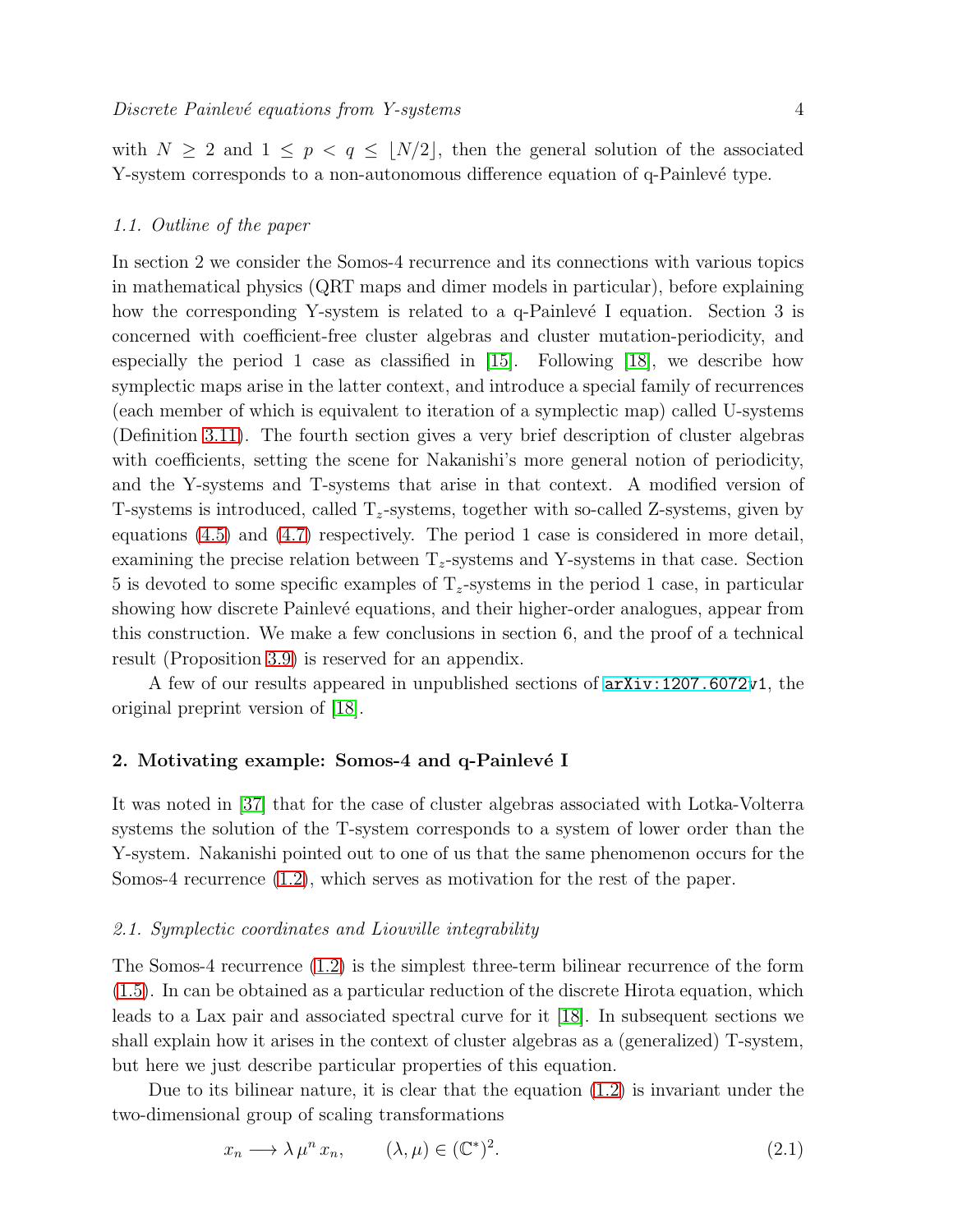This is a simple example of the gauge transformations that appear in Hirota's theory of tau-functions for soliton equations [\[26\]](#page-25-22). The "physical variables" are the gauge-invariant quantities

$$
Y_n = \frac{x_n x_{n+2}}{x_{n+1}^2},\tag{2.2}
$$

<span id="page-5-1"></span>which satisfy the second-order recurrence

$$
Y_{n+2}Y_n = \frac{Y_{n+1} + 1}{Y_{n+1}^2}.\tag{2.3}
$$

The above recurrence for  $Y_n$  is solved in elliptic functions, which leads to the explicit analytic solution of  $(1.2)$ , as in  $[27]$ .

There is another way to obtain the variables [\(2.2\)](#page-4-0). Iterations of the Somos-4 recurrence preserve a degenerate quadratic Poisson bracket in the variables  $x_n$  [\[30\]](#page-25-15), but of more importance for the dynamics is the presymplectic form

$$
\omega = -\left(\frac{dx_1 \Delta dx_2}{x_1 x_2} + \frac{dx_1 \Delta dx_4}{x_1 x_4} + \frac{dx_3 \Delta dx_4}{x_3 x_4}\right) + 2\left(\frac{dx_1 \Delta dx_3}{x_1 x_3} + \frac{dx_2 \Delta dx_4}{x_2 x_4}\right) - 3\frac{dx_2 \Delta dx_3}{x_2 x_3},
$$
\n(2.4)

which is also preserved by the map  $\varphi : (x_1, x_2, x_3, x_4) \mapsto (x_2, x_3, x_4, x_5)$ . This closed two-form in four dimensions is degenerate, but  $(Y_1, Y_2)$  are coordinates on the space of leaves of the null foliation for  $\omega$ , and on this space  $\omega$  reduces to the symplectic form

$$
\hat{\omega} = (Y_1 Y_2)^{-1} dY_2 \wedge dY_1,
$$

which gives a log-canonical Poisson bracket between these coordinates:

$$
\{Y_1, Y_2\} = Y_1 Y_2. \tag{2.5}
$$

Iterates of  $(1.2)$  produce iterates of  $(2.3)$ , and in the  $(Y_1, Y_2)$ -plane this corresponds to iteration of the symplectic map

$$
\hat{\varphi} : \qquad \begin{pmatrix} Y_1 \\ Y_2 \end{pmatrix} \longmapsto \begin{pmatrix} \tilde{Y}_1 \\ \tilde{Y}_2 \end{pmatrix} = \begin{pmatrix} Y_2 \\ (Y_2 + 1)/(Y_1 Y_2^2) \end{pmatrix}, \tag{2.6}
$$

which is of QRT type [\[48\]](#page-25-24). A geometrical construction of this map, which goes back to Chasles (or even Euler) [\[54\]](#page-25-25), is achieved by starting from the following family of biquadratic curves:

$$
(Y_1 Y_2)^2 - H Y_1 Y_2 + Y_1 + Y_2 + 1 = 0.
$$
\n(2.7)

For fixed  $H$ , the above curve admits the pair of involutions

$$
\iota_1: Y_1 \leftrightarrow Y_2, \qquad \iota_2: (Y_1, Y_2) \mapsto (Y_1^{\dagger}, Y_2),
$$

<span id="page-5-0"></span>where the "horizontal switch"  $\iota_2$  gives the conjugate point  $(Y_1^{\dagger})$  $Y_1^{\dagger}, Y_2$  obtained by intersecting the curve with a horizontal line. The formula for the product of the roots of [\(2.7\)](#page-4-2), viewed as a quadratic in  $Y_1$ , gives the expression  $Y_1^{\dagger} = (Y_2 + 1)/(Y_1 Y_2^2)$ , from which it is clear that the map [\(2.6\)](#page-4-3) is the composition  $\hat{\varphi} = \iota_1 \cdot \iota_2$ . Moreover, for generic H the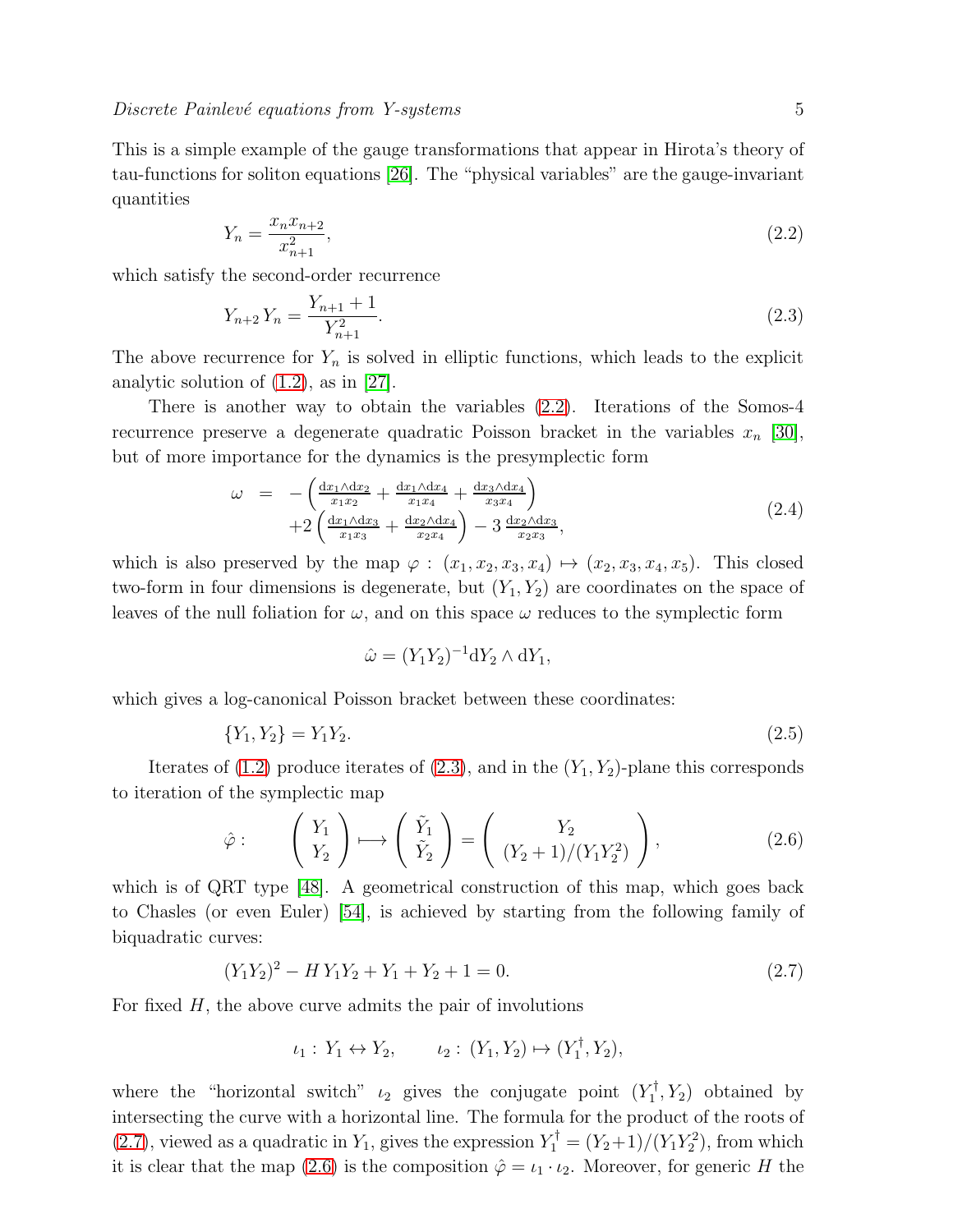<span id="page-6-0"></span>curve [\(2.7\)](#page-4-2) has genus one, and all formulae are independent of this parameter, so solving [\(2.7\)](#page-4-2) for H gives a first integral; hence the map  $\hat{\varphi}$  is an integrable system with one degree of freedom, in the Liouville sense [\[46,](#page-25-26) [54\]](#page-25-25), and the level sets of the Hamiltonian H are elliptic curves. By performing a sequence of blowups at singularities, this map lifts to a morphism of a smooth elliptic surface [\[7\]](#page-24-5).

Remark 2.1. In terms of the Rogers dilogarithm function

<span id="page-6-1"></span>
$$
L(\zeta) = -\frac{1}{2} \int_0^{\zeta} \left( \frac{\log(1-y)}{y} + \frac{\log y}{(1-y)} \right) dy = Li_2(\zeta) + \frac{1}{2} \log \zeta \log(1-\zeta),
$$

the symplectic map [\(2.6\)](#page-4-3) has the generating function

$$
\hat{G}(Y_2, \tilde{Y}_2) = L\left(\frac{1}{1+Y_2}\right) + \log Y_2 \log \tilde{Y}_2 + (\log Y_2)^2 - \frac{1}{2}\log Y_2 \log(1+Y_2),
$$

<span id="page-6-2"></span>such that  $\log \tilde{Y}_1 d \log \tilde{Y}_2 - \log Y_1 d \log Y_2 = d\hat{G}$ . We present dilogarithmic generating functions for T-systems coming from periodic quivers in Lemma [3.2](#page-11-0) below; the particular function  $\hat{G}$  above follows from a particular case of this result. It is interesting to note that dilogarithms also appear in the Lagrangians for integrable lattice equations [\[45\]](#page-25-27), while the main subject of  $[47]$  is the identities for the Rogers dilogarithm which are associated with the Y-systems of general cluster algebras with periodicity.

#### 2.2. Dimer models and relativistic Toda lattices

Recently, Goncharov and Kenyon have shown that dimer models on a torus give rise to certain quantum integrable systems, referred to as cluster integrable systems [\[22\]](#page-25-28). Each of these systems has a classical limit whose Lax matrix is the Kasteleyn matrix of the dimer model, with a combinatorial construction giving the Poisson-commuting Hamiltonians as sums of weighted dimer covers. The partition function of the dimer model is the spectral curve of the classical system. Furthermore, these systems have discrete symmetries given by cluster exchange relations, which are bilinear (Somostype) equations. Thus the Somos recurrences of the form [\(1.5\)](#page-2-2) can be understood as discrete integrable systems arising as discrete symmetries (or Bäcklund transformations [\[43\]](#page-25-29)) of these continuous systems. In a further development, Eager et al. [\[8\]](#page-24-6) have observed that in certain cases, associated with  $Y^{p,0}$  toric surfaces, the classical cluster integrable systems arising in this way are equivalent to the relativistic Toda lattices in [\[50\]](#page-25-30), while the dimer models associated with other  $Y^{p,q}$  geometries apparently produce new relativistic Toda systems. The Somos-4 recurrence [\(1.2\)](#page-1-0) being discussed here corresponds to  $Y^{2,0}$  (that is,  $p = 2$ ); in [\[9\]](#page-24-7) it is explained that it also arises from  $Y^{2,1}$  (del Pezzo 1).

<span id="page-6-3"></span>The classical cluster integrable systems corresponding to  $Y^{p,0}$  geometries are equivalent to the relativistic Toda lattices, which live on a 2p-dimensional phase space with coordinates  $(c_j, d_j)_{j=1}^p$  whose non-vanishing Poisson brackets are given by

$$
\{c_j, c_{j+1}\} = -c_j c_{j+1}, \quad \{c_j, d_j\} = c_j d_j, \quad \{c_j, d_{j+1}\} = -c_j d_{j+1}, \tag{2.8}
$$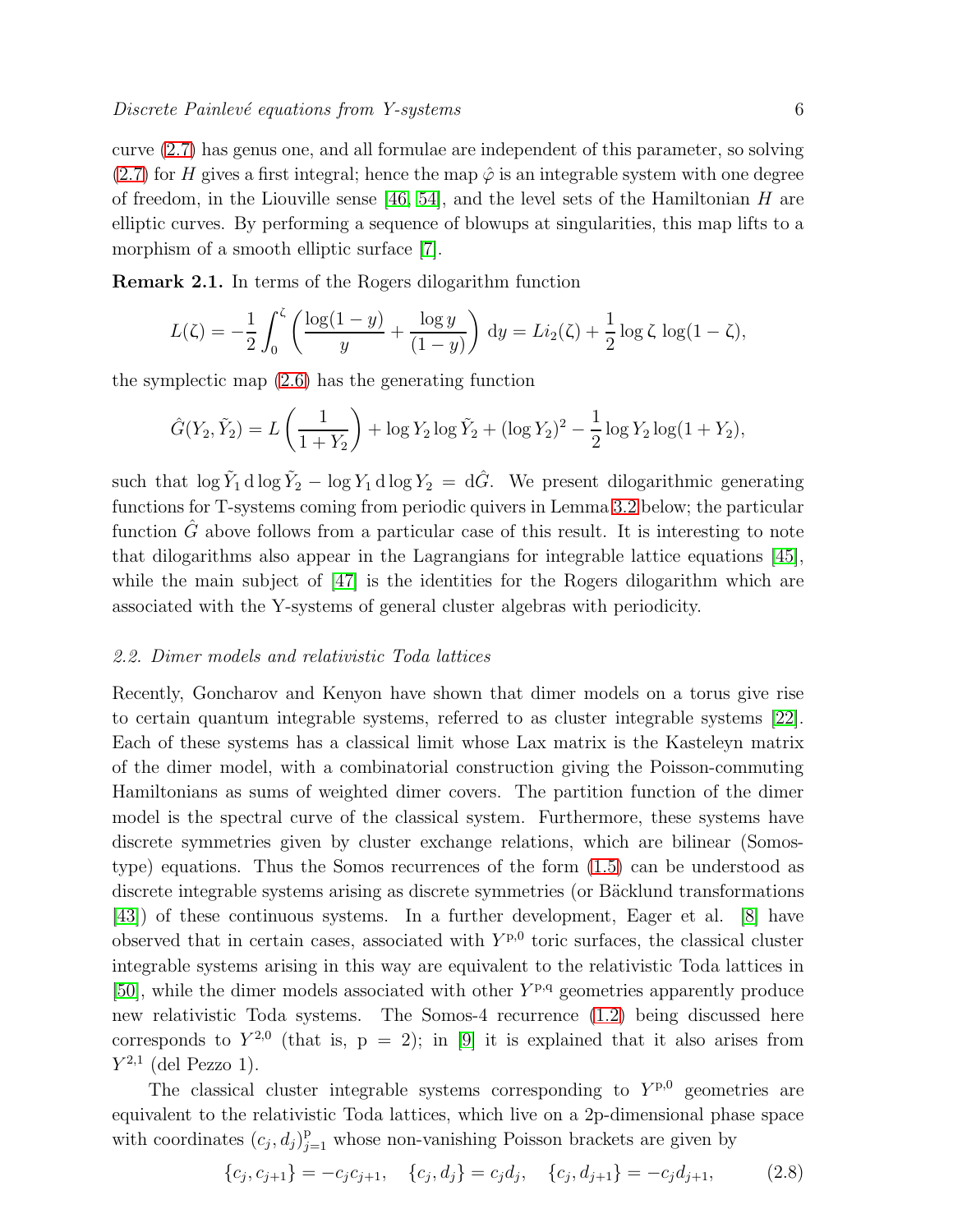where indices are read mod p. The first Hamiltonian is

$$
H_1 = \sum_j c_j + d_j,\tag{2.9}
$$

and there are  $p - 2$  commuting higher Hamiltonians as well as two Casimirs, given by  $\prod_{j=1}^p c_j$  and  $\prod_{j=1}^p d_j$  for  $p \neq 2$ , so that the system is integrable with symplectic leaves of dimension  $2p - 2$ . From [\[10\]](#page-24-8) there is a Bäcklund transformation (in the sense of [\[43\]](#page-25-29)) given by

<span id="page-7-2"></span>
$$
\tilde{c}_j = c_j \left( \frac{d_j + c_{j-1}}{d_{j+1} + c_j} \right), \qquad \tilde{d}_j = d_{j+1} \left( \frac{d_j + c_{j-1}}{d_{j+1} + c_j} \right)
$$
\n(2.10)

for  $p \neq 2$ ; this is a Poisson map that preserves the Hamiltonians and Casimirs.

In the case  $p = 2$ , the Poisson tensor has rank 2, with  $c_1c_2d_1$  and  $d_1d_2$  being the two independent Casimirs. If we set

$$
Y_1 = \sqrt{\frac{c_1 d_1}{c_2}}, \qquad Y_2 = \sqrt{\frac{c_2 d_1}{c_1}},
$$

then  $(2.8)$  gives the log-canonical bracket  $(2.5)$  for the  $Y_j$ , and on the symplectic leaves

$$
\alpha = \sqrt{c_1 c_2 d_1} = \text{constant}, \qquad \beta = d_1 d_2 = \text{constant}
$$
\n(2.11)

the Hamiltonian  $H_1$  in [\(2.9\)](#page-6-0) becomes precisely the first integral for Somos-4, obtained by solving  $(2.7)$  for H. For  $p = 2$ , the Poisson map  $(2.10)$  must be modified as

<span id="page-7-0"></span>
$$
\tilde{c}_1 = \frac{c_2 d_1}{c_2 + d_2}, \quad \tilde{c}_2 = c_1, \quad \tilde{d}_1 = c_2 + d_2, \quad \tilde{d}_2 = \frac{d_1 d_2}{c_2 + d_2}.
$$

It is easy to verify that, on the level of the symplectic leaves [\(2.11\)](#page-6-2), the iteration of this map is identical to [\(2.6\)](#page-4-3).

#### 2.3. Somos- $\frac{1}{4}$  Y-system and a discrete Painlevé equation

The Somos-4 recurrence  $(1.2)$  is a generalized T-system, in the sense of [\[47\]](#page-25-21); it has the form [\(1.3\)](#page-2-0), with  $N = 4$  and the palindromic triple  $(a_1, a_2, a_3) = (-1, 2, -1)$ . The generalized Y-system corresponding to Somos-4, of the form [\(1.4\)](#page-2-1), is given by

<span id="page-7-1"></span>
$$
y_{n+4} y_n = \frac{(1+y_{n+3})(1+y_{n+1})}{(1+y_{n+2}^{-1})^2}.
$$
\n(2.12)

It turns out that the general solution of this Y-system is related to non-autonomous versions of  $(1.2)$  and  $(2.3)$ , which is how a discrete Painlevé equation appears.

There is an algebraic connection between the solutions of T- and Y-systems, which corresponds to a general link between cluster variables (denoted by  $\mathbf{x}$ ) and coefficient variables (denoted by  $y$ ) that was presented in Proposition 3.9 of [\[14\]](#page-25-31) (cf. Proposition 5.11 in [\[47\]](#page-25-21)). In the particular case at hand, it means that substituting  $y_n = Y_n$  with  $Y_n$ as in [\(2.2\)](#page-4-0) gives a solution of the Y-system [\(2.12\)](#page-6-3) whenever  $x_n$  satisfies [\(1.2\)](#page-1-0). Yet there is a discrepancy between the Y-system [\(2.12\)](#page-6-3), which is a fourth-order recurrence, and [\(2.3\)](#page-4-1), which is only second-order; although [\(1.2\)](#page-1-0) is fourth-order, the gauge symmetry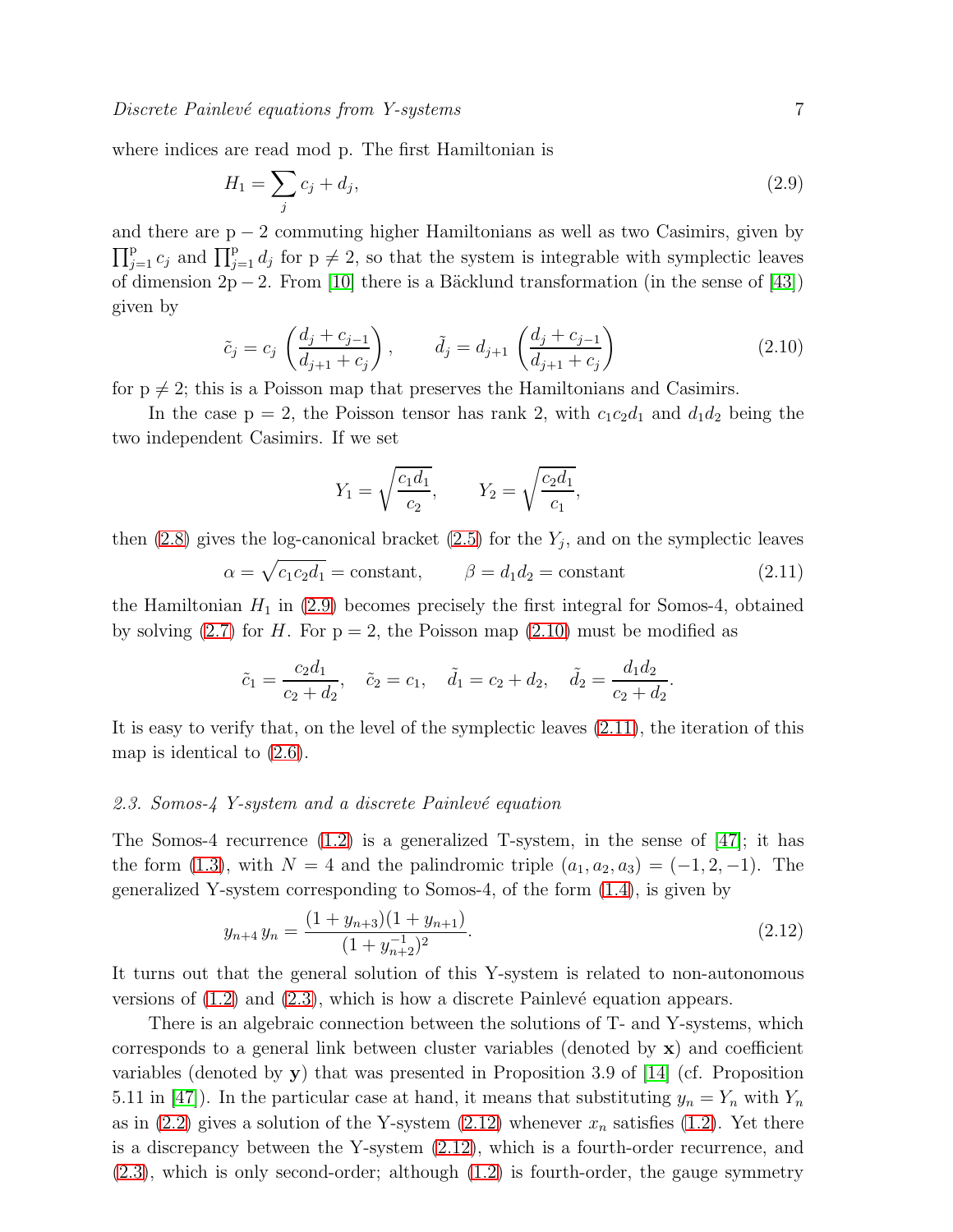$(2.1)$  reduces the dimension by two. Every solution of  $(2.3)$  is a solution of  $(2.12)$ , but the converse is not true: the recurrence [\(2.12\)](#page-6-3) requires four initial values, so the general solution should depend on four arbitrary constants, whereas the general solution of [\(2.3\)](#page-4-1), which is given explicitly in terms of elliptic functions in [\[27\]](#page-25-23), depends on only two parameters.

In order to better understand the general solution of  $(2.12)$ , consider the quantity

$$
\mathcal{Z}_n := \frac{y_{n+2} y_{n+1}^2 y_n}{1 + y_{n+1}},
$$

which is defined so that  $\mathcal{Z}_n = 1$  for all n whenever  $y_n = Y_n$  satisfies [\(2.3\)](#page-4-1). In general, the Y-system  $(2.12)$  holds if and only if  $\mathcal{Z}_n$  satisfies

<span id="page-8-0"></span>
$$
\frac{\mathcal{Z}_n \mathcal{Z}_{n+2}}{\mathcal{Z}_{n+1}^2} = 1,\tag{2.13}
$$

and by taking logarithms this gives a linear difference equation which implies that  $\log \mathcal{Z}_n$ is a linear function of n, hence  $\mathcal{Z}_n = \beta \mathfrak{q}^n$  for constants  $\beta, \mathfrak{q} \in \mathbb{C}^*$ . Upon rewriting the definition of  $\mathcal{Z}_n$ , the Y-system can be rewitten as a second-order non-autonomous recurrence for  $y_n$ .

Proposition 2.2. The general solution of the Somos-4 Y-system is given by a solution of the second-order recurrence

$$
y_{n+2} y_n = \beta \mathfrak{q}^n \frac{(1 + y_{n+1})}{y_{n+1}^2},\tag{2.14}
$$

which is a  $\mathfrak q$ -difference analogue of the first Painlevé equation.

The above statement is obvious from the foregoing discussion, apart from the identification of  $(2.14)$  as a known example of a discrete Painlevé equation. To see this, one can make a gauge transformation of the dependent variable in the equation [\(2.14\)](#page-7-0), setting  $y_n = \beta^{-1} \alpha_n v_n$  for a suitable function  $\alpha_n$ , which should be chosen so that one of the coefficients on the right hand side of the recurrence becomes constant. We obtain

$$
v_{n+2}v_n = \frac{(\alpha_n v_{n+1} + \beta)}{v_{n+1}^2}, \qquad \text{where} \quad \alpha_{n+2} \alpha_{n+1}^2 \alpha_n = \beta^4 \mathfrak{q}^n. \tag{2.15}
$$

The above equation for  $u_n$  is one of the discrete Painlevé I equations derived using the singularity confinement method in [\[49\]](#page-25-32), where it is shown that the non-autonomous coefficient  $\alpha_n$  must satisfy  $\alpha_{n+4} \alpha_n = \alpha_{n+2}^2$  in order for the singularitities to be confined. The latter condition is a consequence of the second-order relation for  $\alpha_n$  in [\(2.15\)](#page-7-1); it implies that this coefficient takes the alternating form  $\alpha_n = \alpha_{\pm} \, \mathfrak{q}^n_{\pm}$  for even/odd n. To see the link with Painlevé differential equations, one should take a continuum limit  $\nu_n = h^{-2} - U(nh)$  with  $s = nh$  held fixed as  $h \to 0$ , and scale  $\alpha_n$  and  $\beta$  suitably, to obtain the differential equation

<span id="page-8-1"></span>
$$
\frac{d^2U}{ds^2} = 6U^2 + s,
$$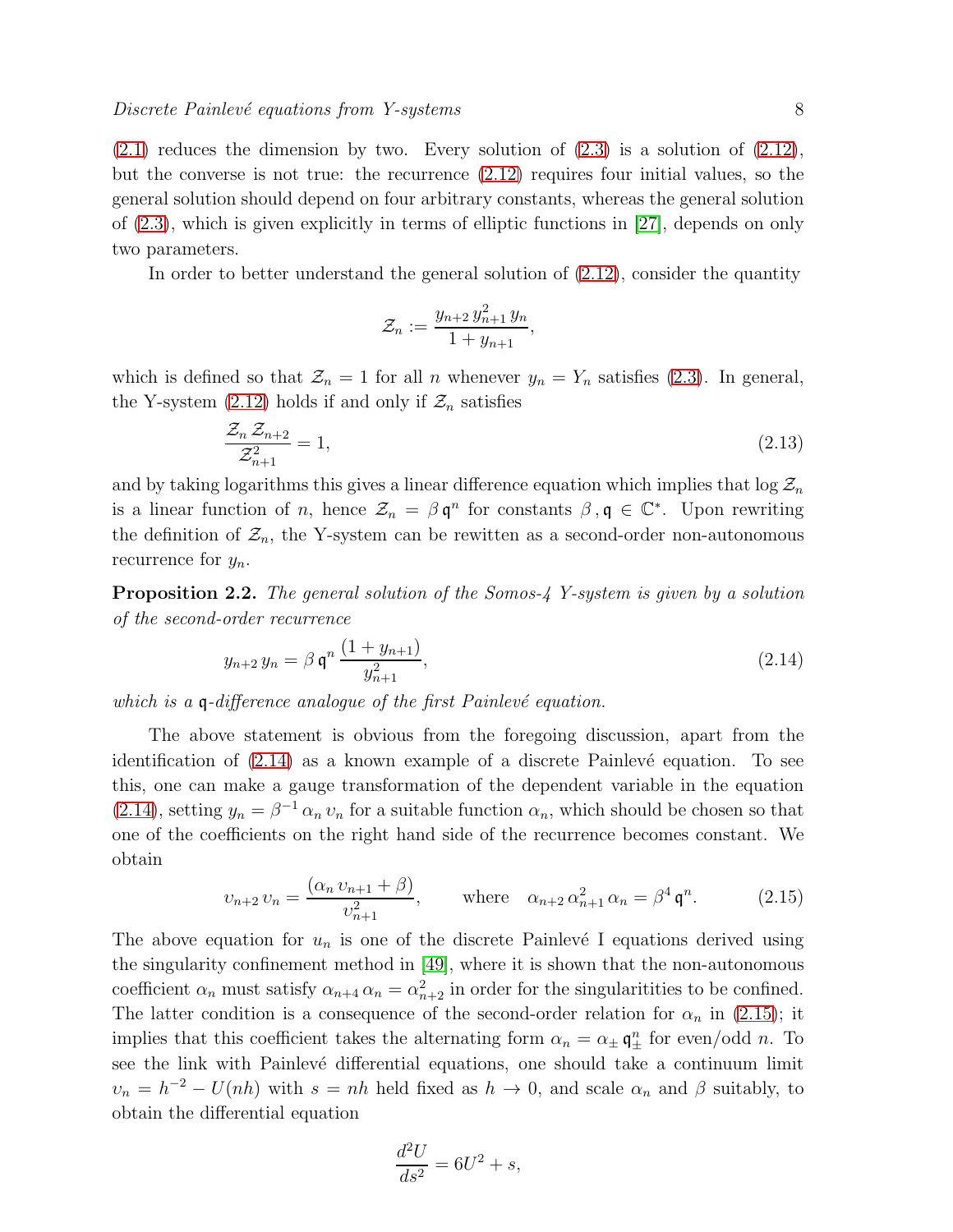<span id="page-9-0"></span>which is the Painlevé I equation. (See the last section of  $[32]$  for more details of the continuum limit.) The special case  $\alpha_n = \alpha$  = constant for all n corresponds to the general Somos-4 recurrence with constant coefficients  $\alpha$ ,  $\beta$ , which was solved analytically in [\[27\]](#page-25-23), and was obtained from a quiver with frozen nodes in [\[15\]](#page-25-13).

Remark 2.3. The substitution [\(4.7\)](#page-16-0) gives a particular solution of the Y-system in terms of a solution of the T-system, but one can use the same substitution in the general case, without the assumption that  $x_n$  satisfies the coefficient-free T-system [\(1.2\)](#page-1-0). Indeed, setting  $y_n = x_n x_{n+2}/x_{n+1}^2$  in [\(2.14\)](#page-7-0) implies that  $x_n$  is a solution of the non-autonomous T-system

$$
x_{n+4} x_n = \beta \mathfrak{q}^n (x_{n+3} x_{n+1} + x_{n+2}^2), \tag{2.16}
$$

which is equivalent to one of the bilinear forms of discrete Painlevé I equations obtained in [\[49\]](#page-25-32). The Laurent property is preserved in the presence of the nonautonomous coefficients, in the sense that the iterates of [\(2.16\)](#page-8-0) belong to the ring  $\mathbb{Z}[x_0^{\pm 1}, x_1^{\pm 1}, x_2^{\pm 1}, x_3^{\pm 1}, \phi]$  for all *n*; some related observations appear in the unpublished preprint [arXiv:0807.2538](http://arxiv.org/abs/0807.2538).

Remark 2.4. Each iteration of the non-autonomous recurrence [\(2.14\)](#page-7-0) preserves the symplectic form  $\hat{\omega} = (y_n y_{n+1})^{-1} dy_{n+1} \wedge dy_n$ , which is the same as for the QRT map [\(2.3\)](#page-4-1) in the autonomous case.

Note that the exponents of  $\mathcal{Z}_n$  on the left hand side of [\(2.13\)](#page-7-2) are the same as those in the substitution [\(2.2\)](#page-4-0) that gives a solution of the Somos-4 Y-system. In section 4 we derive analogous results for other Y-systems obtained from cluster algebras with periodicity. Our main examples are associated with cluster algebras from quivers, which we introduce in the next section.

#### 3. Cluster recurrences and symplectic maps from quivers

In this section we introduce the basic notions of coefficient-free cluster algebras obtained from quivers, before describing cluster mutation-periodic quivers and associated (autonomous) recurrence relations and symplectic maps.

#### 3.1. Recurrences from periodic quivers

<span id="page-9-2"></span>In a coefficient-free cluster algebra of rank N, a seed  $(B, x)$  consists of an *exchange* matrix  $B = (b_{ij}) \in Mat_N(\mathbb{Z})$ , which is skew-symmetrizable (i.e. there is a positive diagonal integer matrix D such that  $B<sup>T</sup>D = -DB$ , and a *cluster* **x**, which is an N-tuple of cluster variables  $\mathbf{x} = (x_1, x_2, \dots, x_N)$ . For  $j, k \in \mathbb{Z}$  such that  $j \leq k$ , we write  $[j, k]$  for  $\{j, j + 1, \ldots, k - 1, k\}$ . For  $k \in [1, N]$ , the mutation  $\mu_k$  gives a new seed  $(B, \tilde{\mathbf{x}}) = (\mu_k(B), \mu_k(\mathbf{x}))$ , with  $B = (b_{ij})$  and  $\tilde{\mathbf{x}} = (\tilde{x}_1, \tilde{x}_2, \dots, \tilde{x}_N)$ , where matrix mutation is defined by

<span id="page-9-1"></span>
$$
\tilde{b}_{ij} = \begin{cases}\n-b_{ij} & \text{if } i = k \text{ or } j = k, \\
b_{ij} + \frac{1}{2}(|b_{ik}|b_{kj} + b_{ik}|b_{kj}|) & \text{otherwise,} \n\end{cases}
$$
\n(3.1)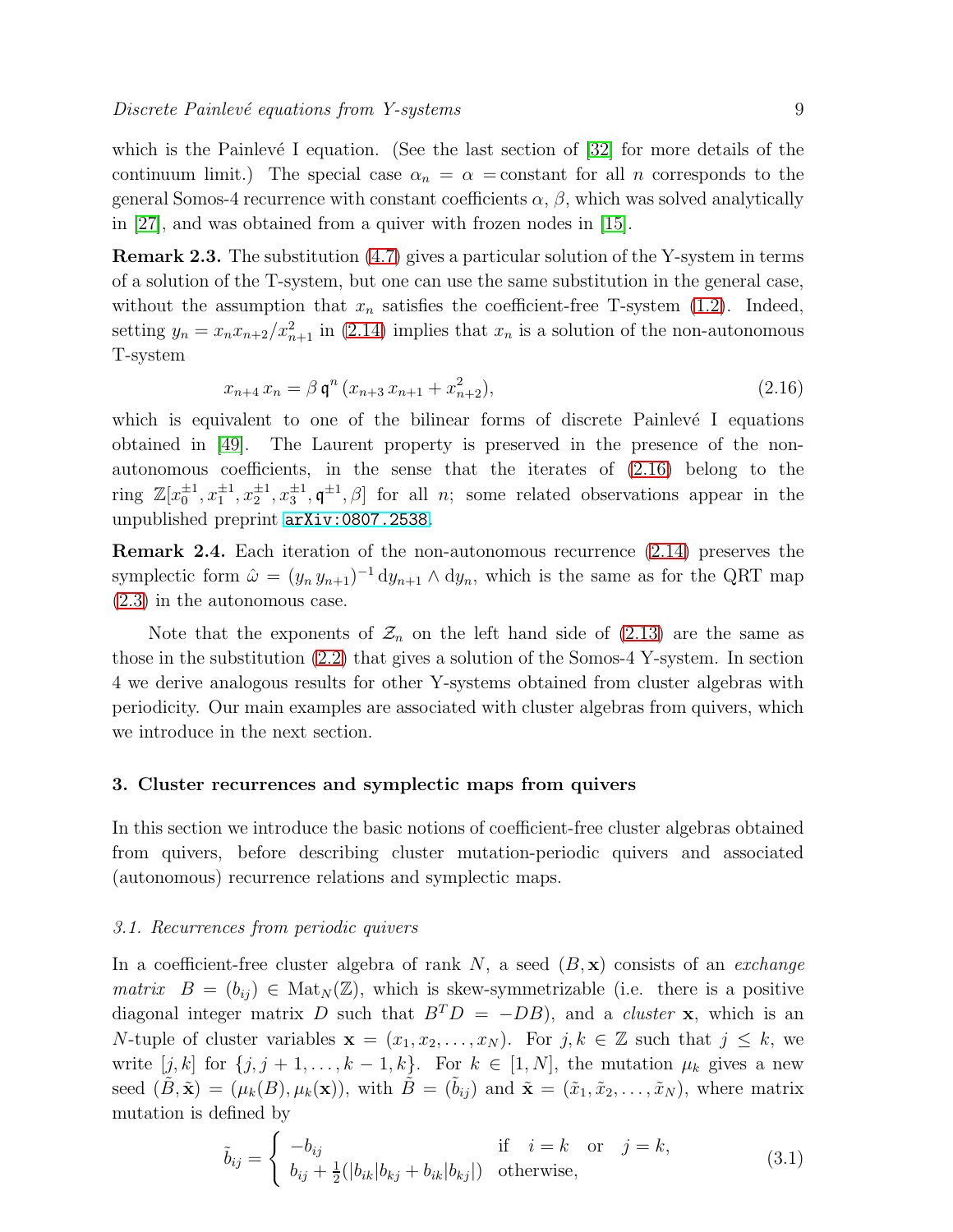<span id="page-10-4"></span>while cluster mutation is given by

<span id="page-10-3"></span>
$$
\tilde{x}_i = \begin{cases}\n\frac{\prod_{i \in [1,N]} x_i^{[b_{ik}]_+} + \prod_{i \in [1,N]} x_i^{[-b_{ik}]_+}}{x_k}, & i = k, \\
x_i, & i \neq k,\n\end{cases}
$$
\n(3.2)

where  $[b]_+ = \max(b, 0)$ . The *cluster algebra*  $\mathcal{A} = \mathcal{A}(B)$  is the algebra over Z generated by all of the cluster variables obtained by all possible sequences of mutations, and the Laurent property means that all cluster variables belong to  $\mathbb{Z}[\mathbf{x}^{\pm 1}] := \mathbb{Z}[x_1^{\pm 1}, \dots, x_N^{\pm 1}],$ the ring of Laurent polynomials in the initial cluster [\[12\]](#page-25-0).

<span id="page-10-1"></span>A quiver is a graph consisting of a number of nodes together with arrows between the nodes. To each quiver  $Q$  with  $N$  nodes, without 1- or 2-cycles, there corresponds a skew-symmetric integer matrix  $B \in Mat_N(\mathbb{Z})$ , and vice-versa. For any such quiver, one can apply quiver mutation  $\mu_k$  at node k, which acts as follows: (i) reverse all arrows in/out of node k; (ii) if there are p arrows from node j to node k, and q arrows from node k to node  $\ell$ , then add pq arrows from node j to node  $\ell$ ; (iii) remove any 2-cycles created in step (ii). The latter operation sends Q to  $\tilde{Q} = \mu_k(Q)$ , and is equivalent to the formula [\(3.1\)](#page-8-1) for matrix mutation in the skew-symmetric case  $b_{ij} = -b_{ji}$ .

<span id="page-10-2"></span>In general, iteration of [\(3.2\)](#page-9-0) cannot be interpreted as a discrete dynamical system, because there are N possible directions for mutation at each step, and the matrix mutation [\(3.1\)](#page-8-1) alters the exponents that appear in the two monomials on the right hand side of the exchange relation. However, in the skew-symmetric case, where the exchange matrix is associated with a quiver, Fordy and Marsh [\[15\]](#page-25-13) defined B to be *cluster mutation-periodic* with period m if (for a suitable labelling of indices)  $\mu_m \cdot \mu_{m-1} \cdot \ldots \cdot \mu_1(B) = \rho^m(B)$ , where  $\rho$  is a cyclic permutation. In this setting, the cluster map  $\varphi = \rho^{-m} \cdot \mu_m \cdot \mu_{m-1} \cdot \ldots \cdot \mu_1$  acts as the identity on B, but generically  $x \mapsto \varphi(x)$  has a non-trivial action on the cluster, and generates an infinite sequence of cluster variables; thus one has discrete dynamics corresponding to mutations in a special sequence of directions.

<span id="page-10-0"></span>For the case of period  $m = 1$ , cluster mutation-periodicity for a quiver Q means that (with appropriately labelled nodes) the action of mutation  $\mu_1$  at node 1 on Q has the same effect as the action of  $\rho : (1, 2, 3, \ldots, N) \mapsto (N, 1, 2, \ldots, N - 1)$ , such that the number of arrows from j to k in Q is the same as the number of arrows from  $\rho^{-1}(j)$  to  $\rho^{-1}(k)$  in  $\rho(Q)$ . Then the action of  $\varphi = \rho^{-1} \cdot \mu_1$  on the cluster **x** takes the form of the birational map

$$
\varphi: \quad (x_1, x_2, \dots, x_{N-1}, x_N) \longmapsto (x_2, x_3, \dots, x_N, x_{N+1}), \tag{3.3}
$$

.

where

$$
x_{N+1} = \frac{\prod_{j=1}^{N-1} x_{j+1}^{[b_{1,j+1}]_+} + \prod_{j=1}^{N-1} x_{j+1}^{[-b_{1,j+1}]_+}}{x_1}
$$

Iterating this map is equivalent to the iteration of a single scalar recurrence relation, that is

$$
x_{n+N}x_n = \prod_{j=1}^{N-1} x_{n+j}^{[b_{1,j+1}]} + \prod_{j=1}^{N-1} x_{n+j}^{[-b_{1,j+1}]} + \qquad n = 1, 2, 3, .... \tag{3.4}
$$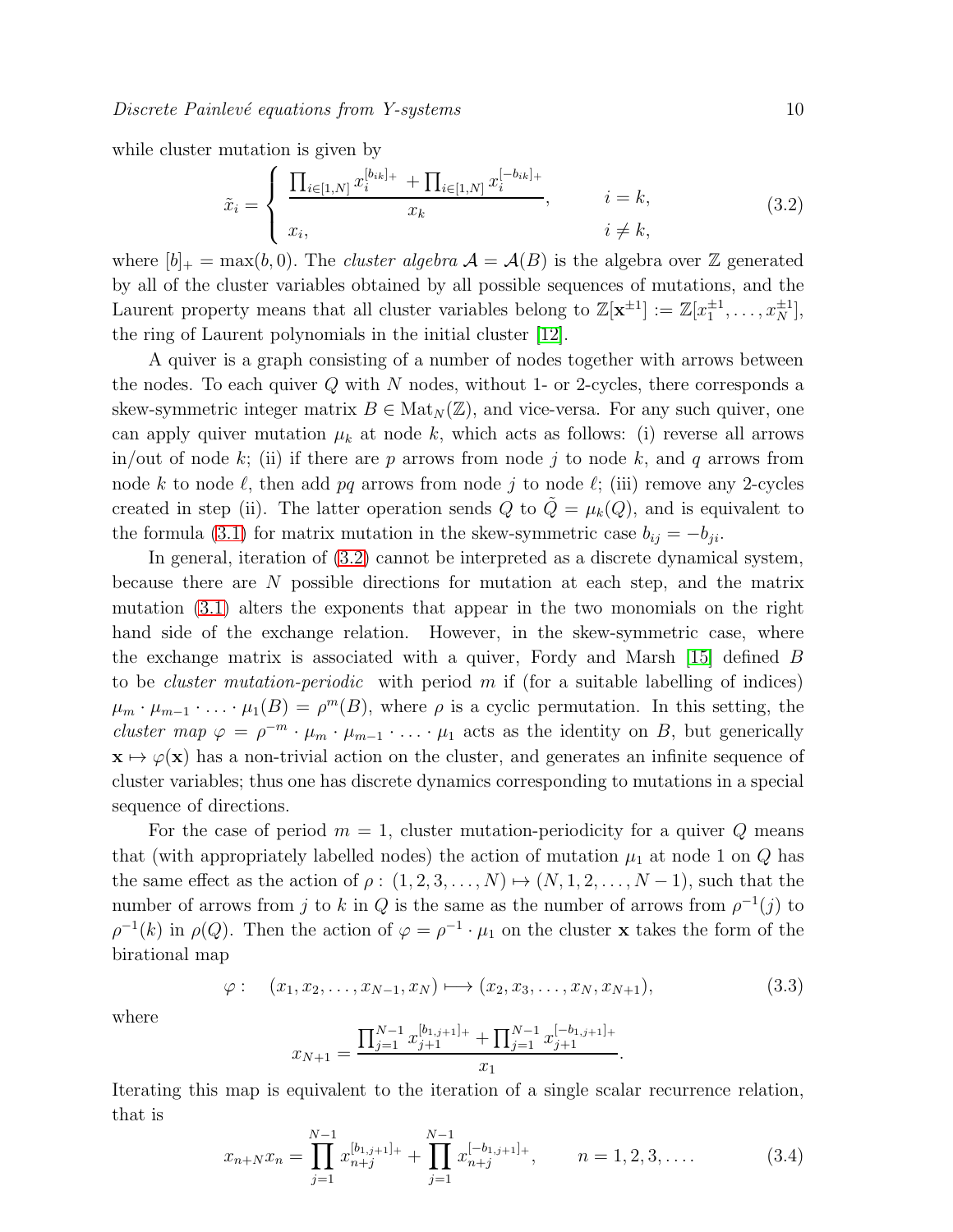<span id="page-11-0"></span>Example 3.1. The exchange matrix

$$
B = \begin{pmatrix} 0 & -1 & 2 & -1 \\ 1 & 0 & -3 & 2 \\ -2 & 3 & 0 & -1 \\ 1 & -2 & 1 & 0 \end{pmatrix},
$$
(3.5)

with  $N = 4$ , satisfies  $\mu_1(B) = \rho(B)$ , and the map  $\varphi = \rho^{-1} \cdot \mu_1$  acting on the cluster  $\mathbf{x} = (x_1, x_2, x_3, x_4)$  is equivalent to an iteration of the Somos-4 recurrence [\(1.2\)](#page-1-0), which has the form  $(3.4)$ .

A complete classification of period 1 quivers is given in [\[15\]](#page-25-13). Cluster mutationperiodicity with period 1 holds if and only if the matrix elements of B satisfy the relations

$$
b_{j,N} = b_{1,j+1}, \quad j \in [1, N-1], \tag{3.6}
$$

and

<span id="page-11-3"></span>
$$
b_{j+1,k+1} = b_{j,k} + b_{1,j+1}[-b_{1,k+1}] + b_{1,k+1}[-b_{1,j+1}]_+, \quad j,k \in [1, N-1].(3.7)
$$

The above formulae entail that a matrix  $B$  associated with a period 1 cluster mutationperiodic quiver is completely determined by the elements in its first row, where the integers  $a_j = b_{1,j+1}$  for  $j = 1, ..., N-1$  form a palindromic integer  $(N-1)$ -tuple  $\mathbf{a} = (a_1, \ldots, a_{N-1}),$  i.e.  $a_j = a_{N-j}$  (cf. Theorem 6.1 in [\[15\]](#page-25-13)). Moreover, apart from being skew-symmetric, such a matrix  $B$  is also symmetric about the skew diagonal, i.e.  $b_{jk} = b_{N-k+1,N-j+1}$ . Hence each recurrence of the form [\(1.3\)](#page-2-0) with palindromic exponents  $a_i$  corresponds to a matrix  $B$  of this kind, and conversely.

#### 3.2. Symplectic forms for cluster maps

For a skew-symmetric integer matrix  $B$ , it was shown in [\[21\]](#page-25-8) (see also [\[11\]](#page-24-1)) that the two-form

<span id="page-11-1"></span>
$$
\omega = \sum_{j < k} \frac{b_{jk}}{x_j x_k} \mathrm{d}x_j \wedge \mathrm{d}x_k \tag{3.8}
$$

transforms covariantly with respect to cluster mutations  $\mu_i$ . In the special case of cluster mutation-periodicity with period 1, it turns out that [\(3.8\)](#page-10-0) is invariant under the action of the cluster map [\(3.3\)](#page-9-2). Upon introducing the one-form

$$
\vartheta = \sum_{j < k} b_{jk} z_j \, \mathrm{d}z_k, \qquad \text{with} \qquad z_j = \log x_j,
$$

<span id="page-11-2"></span>so that  $\omega = d\theta$ , the fact that  $\varphi^* \omega = \omega$  can be seen from the existence of a generating function for  $\varphi$ , given in terms of the Rogers dilogarithm function (as in Remark [2.1\)](#page-5-1). For the rest of this section we assume that  $B$  is a skew-symmetric integer matrix corresponding to a cluster mutation-periodic quiver with period 1.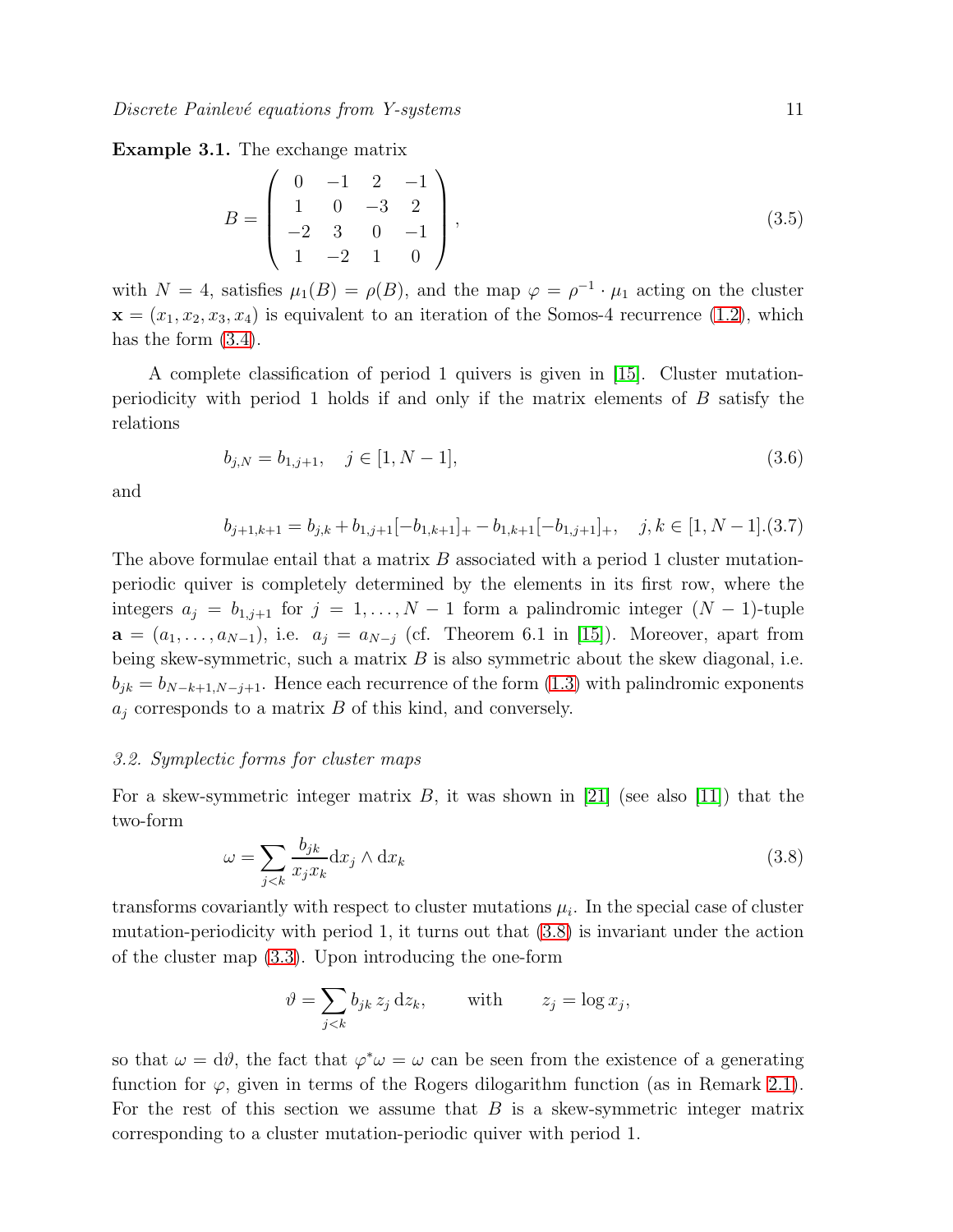**Proposition 3.2.** The map [\(3.3\)](#page-9-2) has the generating function  $G = G_0 + G_L$ , such that  $\varphi^* \vartheta - \vartheta = \mathrm{d}G$ , where

$$
G_0 = \sum_{1 \le j < k \le N-1} [-b_{1,j+1}]_+ b_{1,k+1} z_{j+1} z_{k+1} + \sum_{j=1}^{N-1} b_{1,j+1} z_{j+1} \left( -z_1 + \frac{1}{2} [-b_{1,j+1}]_+ z_{j+1} \right),
$$

and

$$
G_L = -L(\zeta) + \frac{1}{2}\log(1-\zeta)\,\log\left(\frac{1-\zeta}{\zeta}\right)
$$

for  $\zeta = \left(1 + \exp(-\sum_{k=1}^{N-1} b_{1,k+1} z_{k+1})\right)^{-1}$ .

<span id="page-12-3"></span>The proof of the preceding result follows from a direct calculation, using the conditions [\(3.6\)](#page-10-1) and [\(3.7\)](#page-10-2). (For another proof that  $\varphi^* \omega = \omega$ , see Lemma 2.3 in [\[18\]](#page-25-17).)

The two-form [\(3.8\)](#page-10-0) is log-canonical: it is constant in the logarithmic coordinates  $z_j$ , so it is evidently closed, but may be degenerate. If det  $B \neq 0$  then the map  $\varphi$  is symplectic, but in general to obtain a symplectic map it is necessary to consider the null distribution of  $\omega$ , which is generated by commuting vector fields of the form  $\sum_j u_j x_j \frac{\partial}{\partial x_j}$  $\frac{\partial}{\partial x_j}$ where the integer vector  $\mathbf{u} = (u_1, u_2, \dots, u_N) \in \text{ker } B$ . Each such vector field integrates to yield a scaling transformation

$$
\mathbf{x} \longrightarrow \lambda^{\mathbf{u}} \cdot \mathbf{x} = (\lambda^{u_1} x_1, \lambda^{u_2} x_2, \dots, \lambda^{u_N} x_N), \qquad \lambda \in \mathbb{C}^*,
$$
 (3.9)

so that overall there is an action of the algebraic torus  $(\mathbb{C}^*)^{N-r}$ , where  $r = \text{rank } B$ , and a complete set of independent invariants under these scaling transformations provides coordinates for the space of leaves of the null foliation for  $\omega$ . Due to the skew-symmetry of the integer matrix B, r is even, and the vector space  $\mathbb{Q}^N$  has an orthogonal direct sum decomposition  $\mathbb{Q}^N = \text{im } B \oplus \text{ker } B$  with respect to the standard scalar product, denoted (, ). Given an integer vector  $\mathbf{v} = (v_1, \ldots, v_N)$ , the scaling action on the Laurent monomial  $\mathbf{x}^{\mathbf{v}} = \prod_j x_j^{v_j}$  $y_j^{\nu_j}$  gives  $\lambda^{\mathbf{u}} \cdot \mathbf{x}^{\mathbf{v}} = \lambda^{(\mathbf{u}, \mathbf{v})} \mathbf{x}^{\mathbf{v}},$  hence  $\mathbf{x}^{\mathbf{v}}$  is invariant under the overall action of  $(\mathbb{C}^*)^{N-r}$  if and only if  $(\mathbf{u}, \mathbf{v}) = 0$  for all  $\mathbf{u} \in \text{ker } B$ , so  $\mathbf{v} \in \text{im } B$ . Thus a choice of basis  ${\bf v}_1, {\bf v}_2, \ldots, {\bf v}_r$  for im B defines a set of symplectic coordinates via the map

$$
\pi: \quad \mathbb{C}^N \quad \longrightarrow \quad \mathbb{C}^r
$$
\n
$$
\mathbf{x} \quad \longmapsto \quad \mathbf{U} := (\mathbf{x}^{\mathbf{v}_1}, \mathbf{x}^{\mathbf{v}_2}, \dots, \mathbf{x}^{\mathbf{v}_r}). \tag{3.10}
$$

<span id="page-12-0"></span>For what follows, it will be convenient to choose a Z-basis for the Z-module im  $B_{\mathbb{Z}} =$ im  $B \cap \mathbb{Z}^N$ , which guarantees that  $\varphi$  induces a birational map in the coordinates  $U = (U_1, U_2, \ldots, U_r)$ . (Different choices of basis are possible, such as taking any set of r independent rows of B; cf. the  $\tau$ -coordinates in [\[20,](#page-25-7) [21\]](#page-25-8).)

<span id="page-12-2"></span>**Theorem 3.3.** Let  $\{v_1, v_2, \ldots, v_r\}$  be a Z-basis for im  $B_{\mathbb{Z}}$ . Then given  $\pi$  as in [\(3.10\)](#page-11-1), there is an associated symplectic birational map  $\hat{\varphi}$  :  $\mathbb{C}^r \to \mathbb{C}^r$  such that  $\pi \cdot \varphi \; = \; \hat{\varphi} \cdot \pi, \; with \; \pi^* \hat{\omega} \; = \; \omega, \; where \; the \; symplectic \; form \; \hat{\omega} \; is \; log-canonical \; in \; the \; \; \tau$ coordinates  $(U_1, U_2, \ldots, U_r)$ .

<span id="page-12-1"></span>**Proof:** This is equivalent to Theorem 2.6 in [\[18\]](#page-25-17), corresponding to a choice of basis as in case (a) of Lemma 2.9 therein. $\Box$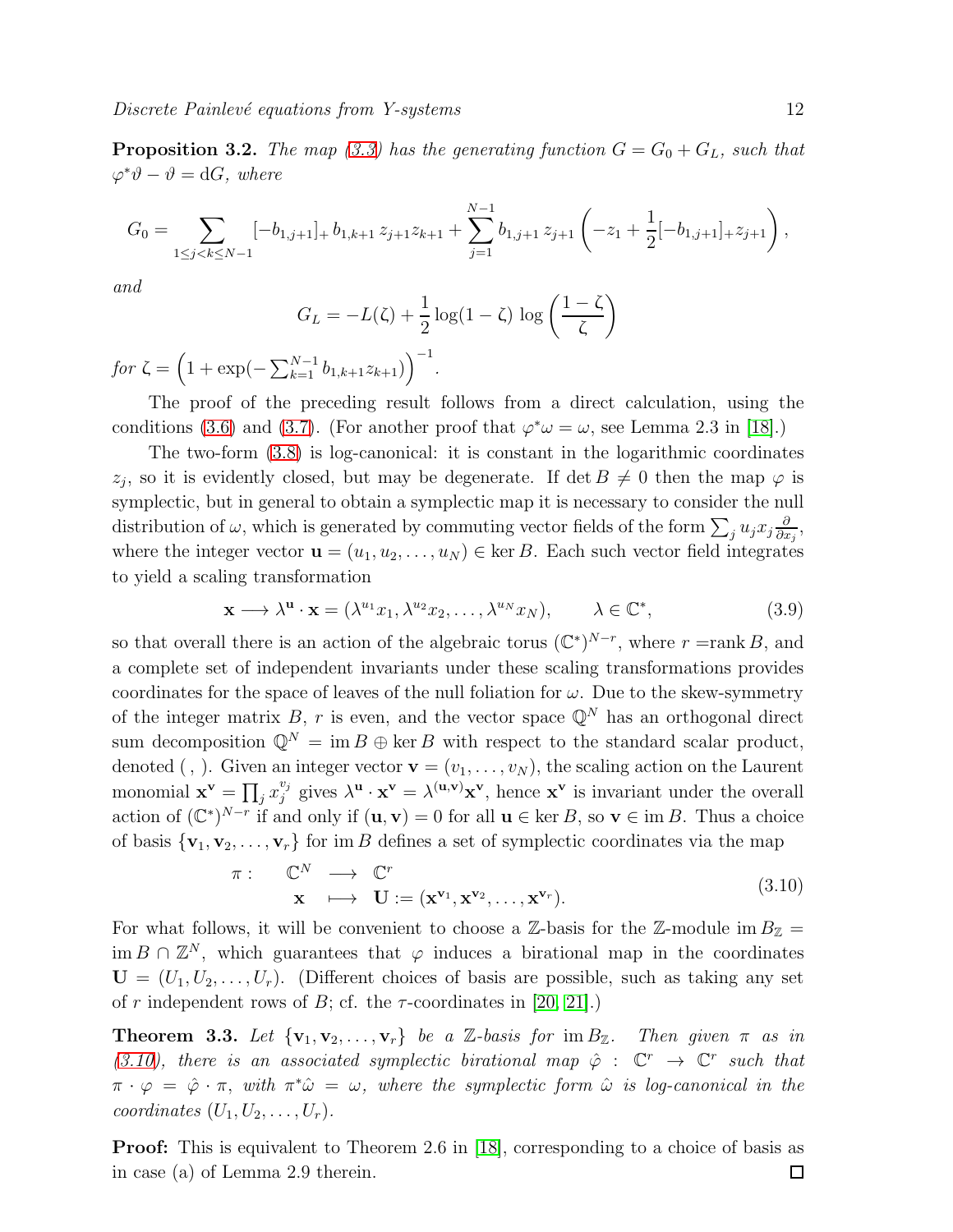<span id="page-13-0"></span>The rest of this section is taken up with presenting a technical result, Proposition [3.9](#page-12-0) below, which shows that there is a special choice of Z-basis in Theorem [3.3](#page-11-2) such that the map  $\hat{\varphi}$  is equivalent to a recurrence relation, which we will refer to as the U-system. **Definition 3.4.** For a non-zero vector  $\mathbf{v} \in \mathbb{Q}^N$ , we say that **v** has support supp(**v**) =  $[j, k] \subset [1, N]$  whenever  $v_jv_k \neq 0$  and  $v_i = 0$  for all  $i < j$  and  $i > k$ ; and in that case the length of the support is  $|\text{supp}(\mathbf{v})| = |[j, k]| = k - j + 1$ . Moreover, we say that a vector v with supp(v) = [j, k] has palindromic support if  $v_i = v_{k+j-i}$  for all  $i \in [j, k]$ .

<span id="page-13-1"></span>**Example 3.5.** The exchange matrix [\(3.5\)](#page-10-3) has rows  $\mathbf{b}_1$ ,  $\mathbf{b}_2$ ,  $\mathbf{b}_3$ ,  $\mathbf{b}_4$  with supp( $\mathbf{b}_1$ ) = [2, 4],  $supp(b_2) = supp(b_3) = [1, 4]$  and  $supp(b_4) = [1, 3]$ . The vectors  $b_1$  and  $b_4$  have palindromic support, but  $\mathbf{b}_2$  and  $\mathbf{b}_3$  do not.

**Lemma 3.6.** For  $\mathbf{v} \in \mathbb{Q}^N$ , define the reversal map  $\mathbf{r} : \mathbf{v} = (v_i) \mapsto \mathbf{r}(\mathbf{v}) = (v_{N-i+1});$ and for **v** with supp $(\mathbf{v}) \subset [1, N-1]$  define the shift map  $s : \mathbf{v} = (v_j) \mapsto s(\mathbf{v}) = (v'_j)$ , where  $v'_1 = 0$  and  $v'_j = v_{j-1}$  for  $j = 2, ..., N$ . If  $\mathbf{v} \in \text{im } B$  then  $r(\mathbf{v}) \in \text{im } B$ , and if also  $supp(\mathbf{v}) \subset [1, N-1]$  then  $s(\mathbf{v}) \in \text{im } B$  as well.

**Proof:** Let  $\mathbf{b}_1, \mathbf{b}_2, \ldots, \mathbf{b}_N$  denote the rows of B. From the conditions [\(3.6\)](#page-10-1) and [\(3.7\)](#page-10-2) on the matrix elements of B, it follows that  $r(\mathbf{b}_j) = -\mathbf{b}_{N-j+1}$  for  $j \in [1, N]$ . Any  $\mathbf{v} \in \text{im } B$ can be written as a linear combination  $\mathbf{v} = \sum_j c_j \mathbf{b}_j$ , which means that the linear map r acts as  $r(\mathbf{v}) = -\sum_j c_j \mathbf{b}_{N-j+1} \in \text{im } B$ , proving the first claim.

For the second claim, note that whenever  $\mathbf{v} \in \text{im } B$  with supp $(\mathbf{v}) \subset [1, N-1]$ , the map  $\varphi$  acts on the monomial  $\mathbf{x}^{\mathbf{v}}$  to yield  $\varphi^*(\mathbf{x}^{\mathbf{v}}) = \mathbf{x}^{\mathbf{s}(\mathbf{v})}$ . Picking a Z-basis as in Theorem [3.3](#page-11-2) means that  $\mathbf{v} = \sum_i w_i \mathbf{v}_i$  for a vector  $\mathbf{w} = (w_i) \in \mathbb{Z}^r$ , and then  $\varphi^*(\mathbf{x}^{\mathbf{v}}) = \varphi^*\pi^*(\mathbf{U}^{\mathbf{w}}) = \pi^*\hat{\varphi}^*(\mathbf{U}^{\mathbf{w}})$ . So  $\mathbf{x}^{s(\mathbf{v})}$  is the pullback of a function of the  $\alpha$  coordinates  $U_i$ , implying that this monomial is invariant under the action of the scaling transformations [\(3.9\)](#page-11-3), and  $(\mathbf{u}, s(\mathbf{v})) = 0$ , for all  $\mathbf{u} \in \text{ker } B$ . Hence  $s(\mathbf{v}) \in \text{im } B$ , as required.  $\Box$ 

**Definition 3.7.** A palindromic basis for an r-dimensional subspace of  $\mathbb{Q}^N$  is a basis  ${\mathbf \{v}}_1, {\mathbf v}_2, \ldots, {\mathbf v}_r$  such that  ${\mathbf v}_j = {\mathbf s}^{j-1}({\mathbf v}), j \in [1, r],$  for a vector  ${\mathbf v}$  with palindromic support, where  $supp(\mathbf{v}) \subset [1, N - r + 1].$ 

**Example 3.8.** For the matrix B in Example [3.1,](#page-10-4) the subspace im  $B \subset \mathbb{Q}^4$  has the palindromic basis  $\{v_1, v_2\}$ , where  $v_1 = b_4 = (1, -2, 1, 0)$  and  $v_2 = -b_1 = (0, 1, -2, 1)$ .

**Proposition 3.9.** The subspace im  $B \subset \mathbb{Q}^N$  admits a palindromic basis, which yields a  $\mathbb{Z}$ -basis for im  $B_{\mathbb{Z}}$  (unique up to an overall sign).

Proof: See Appendix.

**Example 3.10.** The  $6 \times 6$  exchange matrix

<span id="page-13-2"></span>
$$
B = \begin{pmatrix} 0 & -1 & 1 & 0 & 1 & -1 \\ 1 & 0 & -2 & 1 & -1 & 1 \\ -1 & 2 & 0 & -2 & 1 & 0 \\ 0 & -1 & 2 & 0 & -2 & 1 \\ -1 & 1 & -1 & 2 & 0 & -1 \\ 1 & -1 & 0 & -1 & 1 & 0 \end{pmatrix}
$$
(3.11)

 $\Box$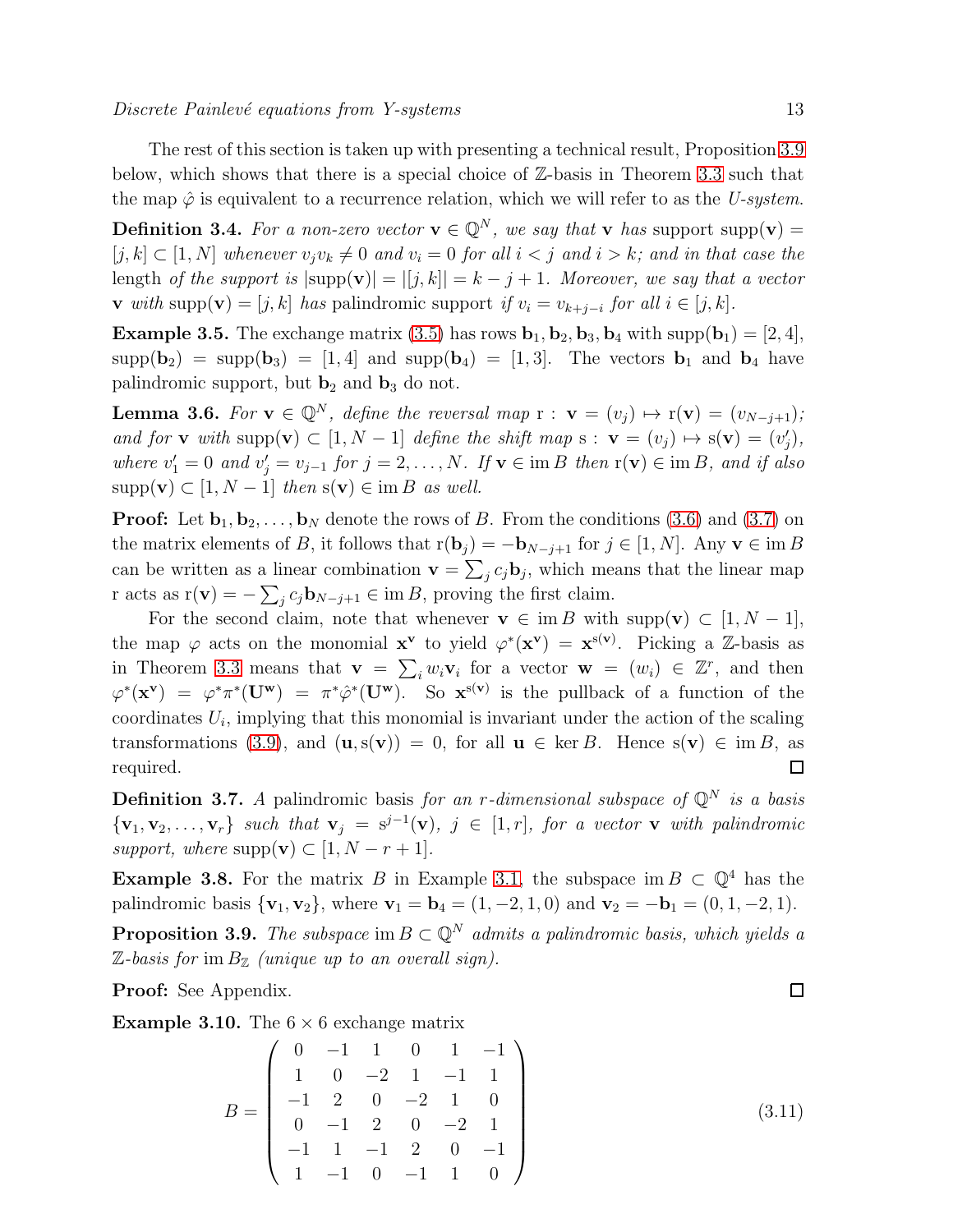has  $\mathbf{a} = (-1, 1, 0, 1, -1)$ , and the vectors  $\mathbf{b}_6 = (-\mathbf{a}, 0)$  and  $s(\mathbf{b}_6) = (0, -\mathbf{a}) = -\mathbf{b}_1$  span a 2-dimensional subspace of im B, but rank  $B = 4$ . The vector  $\mathbf{v} = (1, -2, 1, 0, 0, 0)$ generates the palindromic Z-basis  $\{v, s(v), s^2(v), s^3(v)\}\$ for im  $B_{\mathbb{Z}}$ .

**Definition 3.11.** Let  $B$  be a skew-symmetric integer matrix satisfying the conditions [\(3.6\)](#page-10-1) and [\(3.7\)](#page-10-2), and let  $\{v_1, v_2, \ldots, v_r\}$  be the unique palindromic  $\mathbb{Z}$ -basis for im  $B_{\mathbb{Z}}$ such that the first component of  $v_1$  is positive. Then the iteration of the corresponding map  $\hat{\varphi}$ , as in Theorem [3.3,](#page-11-2) is equivalent to iterating a recurrence of the form

$$
U_{n+r} U_n = \mathcal{F}(U_{n+1}, U_{n+2}, \dots, U_{n+r-1}),
$$
\n(3.12)

for a certain rational function  $\mathcal{F}$ . We refer to [\(3.12\)](#page-13-1) as the U-system associated with the exchange matrix B.

**Example 3.12.** The recurrence [\(2.3\)](#page-4-1), with  $Y_n \to U_n$ , is the U-system for the Somos-4 exchange matrix [\(3.5\)](#page-10-3).

#### 4. Y-systems and Z-systems

In this section we give a rapid introduction to cluster algebras with coefficients, in order to describe Nakanishi's notion of periodicity in cluster algebras [\[47\]](#page-25-21), which includes the cluster mutation-periodicity of [\[15\]](#page-25-13) as a special case. For all cluster algebras admitting such periodicity, it is possible to define associated T- and Y-systems. After a brief summary of the general situation, the focus returns to the case of cluster mutationperiodicity with period 1, as considered in the last section.

#### 4.1. Cluster algebras with coefficients

Let  $\mathbb P$  be a semifield, an abelian multiplicative group endowed with a binary operation ⊕ which is commutative, associative, and distributive with respect to the group multiplication. In general, a cluster algebra with coefficients, of rank  $N$ , is the algebra  $\mathcal{A} = \mathcal{A}(B, \mathbf{x}, \mathbf{y})$  generated by the clusters of seeds  $(B', \mathbf{x}', \mathbf{y}')$  produced from all possible sequences of mutations starting from an initial seed  $(B, \mathbf{x}, \mathbf{y})$ , where B is an  $N \times N$  skewsymmetrizable matrix, **x** is a cluster, and **y** is a coefficient tuple  $\mathbf{y} = (y_1, \dots, y_N) \in \mathbb{P}^N$ . Under the mutation  $\mu_k$ , the elements of B are mutated according to [\(3.1\)](#page-8-1), while the coefficients have the exchange relation

$$
\tilde{y}_j = \begin{cases} y_k^{-1}, & j = k, \\ y_j \left( 1 \oplus y_k^{-\text{sgn}(b_{kj})} \right)^{-b_{kj}}, & j \neq k. \end{cases}
$$
\n(4.1)

The exchange relation for cluster variables is

<span id="page-14-0"></span>
$$
\tilde{x}_j = \begin{cases}\n\frac{y_k \prod_{j=1}^N x_j^{[b_{k,j}]_+} + \prod_{j=1}^N x_j^{[-b_{k,j}]_+}}{(1 \oplus y_k)x_k}, & j = k, \\
x_i, & j \neq k,\n\end{cases}
$$
\n(4.2)

and this reduces to the relation [\(3.2\)](#page-9-0) in the coefficient-free case by taking the projection from  $\mathbb P$  to the trivial semifield consisting of a single element,  $\{1\}$ .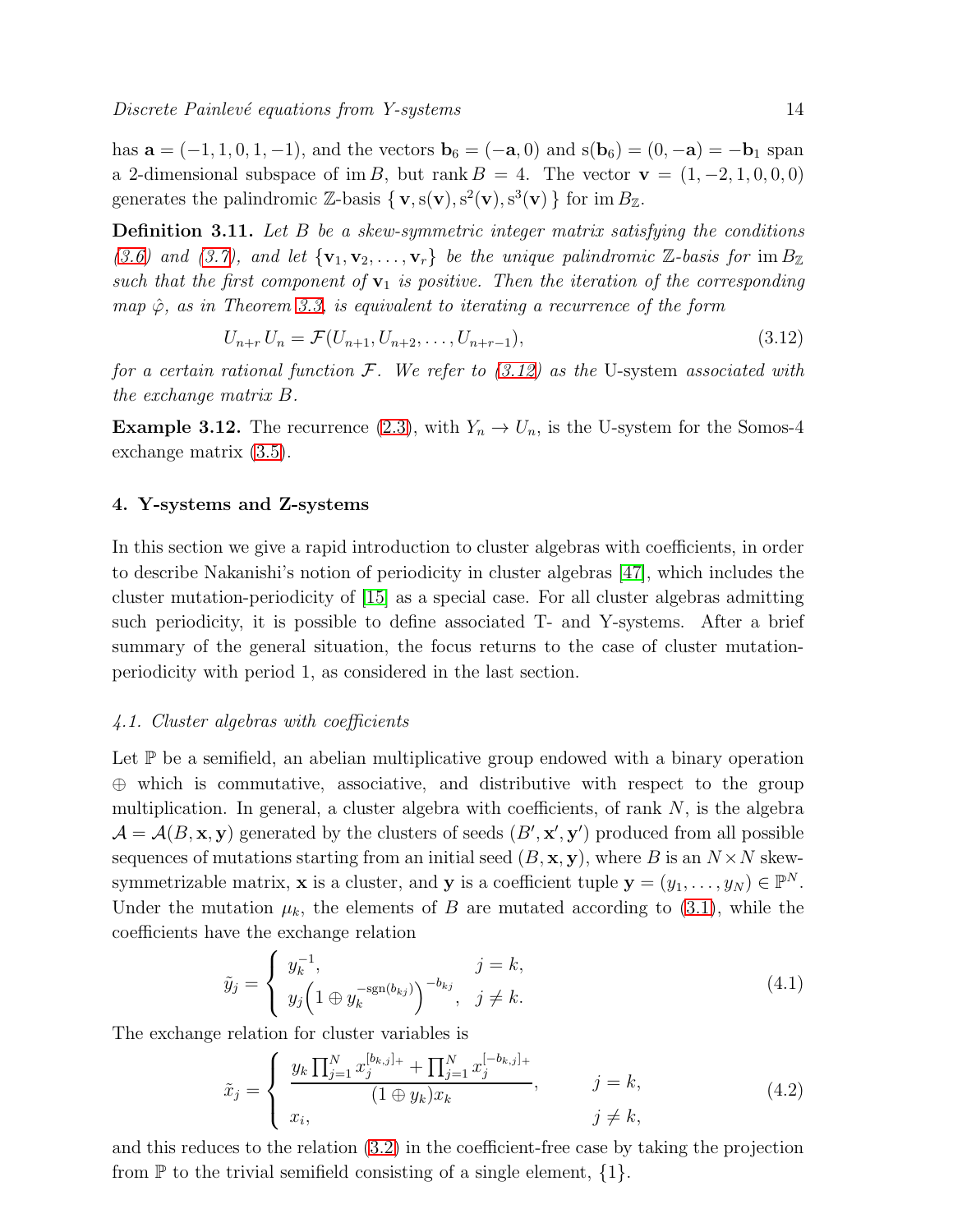Y-systems, to be introduced shortly, correspond to relations between elements of the universal semifield  $\mathbb{P}_{univ}(\mathbf{y})$ , consisting of subtraction-free rational functions in the variables  $y_j$ . Working in this semifield, the addition  $\oplus$  can be replaced by the usual addition + in the field  $\mathbb{Q}(\mathbf{y})$ .

#### 4.2. Periodicity and Y-systems

Nakanishi's general notion of periodicity can be stated as follows.

**Definition 4.1.** Let the matrix B belong to a seed in a cluster algebra  $\mathcal A$  of rank  $N$ , and let  $\mathbf{i} = (i_1, \ldots, i_h)$  be a sequence of indices  $i_j \in I := [1, N]$ . For the composition  $\mu_{\bf i}=\mu_{i_h}\cdot\ldots\cdot\mu_{i_2}\cdot\mu_{i_1}$ , set  $\tilde{B}=\mu_{\bf i}B$ , and let  $\nu\in S_N$  be a permutation. Then the sequence i is said to be a v-period of B if  $\tilde{B} = \nu(B)$ , i.e.  $\tilde{b}_{\nu(j)\nu(k)} = b_{jk}$  for  $j, k = 1, ..., N$ ; moreover, if  $\nu = id$  then it is just called a period of B.

<span id="page-15-2"></span><span id="page-15-0"></span>**Example 4.2.** A cluster mutation-periodic quiver Q with period m, as defined in [\[15\]](#page-25-13), is equivalent to a skew-symmetric matrix B for which the sequence  $\mathbf{i} = (1, 2, \dots, m)$  is  $\rho^m$ periodic, for a cyclic permutation  $\rho$ , in the sense of the above definition. In particular, a period 1 quiver is equivalent to a matrix B for which  $\mathbf{i} = (1)$  is a  $\rho$ -period; any such matrix satisfies the conditions [\(3.6\)](#page-10-1) and [\(3.7\)](#page-10-2).

Remark 4.3. Note that [\[15\]](#page-25-13) and [\[47\]](#page-25-21) adopt opposite conventions for labelling permutations, corresponding to  $\rho \leftrightarrow \rho^{-1}$  above. In this section we follow [\[47\]](#page-25-21).

<span id="page-15-1"></span>For a symmetrizable matrix B with a  $\nu$ -period **i**, the Y-system is, roughly speaking, a set of algebraic relations between the coefficients  $\tilde{y}_i$  obtained by applying mutations  $\mu_{i}, \mu_{\nu(i)}, \ldots, \mu_{\nu^{g-1}(i)}$  in this order, where g is the order of  $\nu$ . To be more precise, we recall some definitions in [\[47\]](#page-25-21).

**Definition 4.4.** Let B be a symmetrizable matrix with a  $\nu$ -period i. We say i is regular if all the components of  $\mathbf{i}|\nu(\mathbf{i})|\cdots|\nu^{g-1}(\mathbf{i})$  exhaust I, and if all the components of  $\mathbf{i}$  belong to distinct v-orbits in I. We decompose i into t parts,  $\mathbf{i}(0)|\mathbf{i}(1)|\cdots|\mathbf{i}(t-1)$  and write  $\mathbf{i}(p) = (i(p)_1, \ldots, i(p)_{r_p})$  for  $p = 0, \ldots, t-1$ . This decomposition is called a slice of **i**, of length t, if the mutations  $\mu_{i(p)_1}, \ldots, \mu_{i(p)_{r_p}}$  form a commuting set for each p.

We assume that **i** is regular and has a slice  $\mathbf{i} = \mathbf{i}(0)|\mathbf{i}(1)| \dots |\mathbf{i}(t-1)$ . Then we define a sequence of seeds  $\{(B(u), \mathbf{x}(u), \mathbf{y}(u))\}_{u \in \mathbb{Z}}$  by

$$
\cdots \cdots \stackrel{\mu_{\nu^{-1}(i(t-2))}}{\longleftrightarrow} (B(-1), \mathbf{x}(-1), \mathbf{y}(-1)) \stackrel{\mu_{\nu^{-1}(i(t-1))}}{\longleftrightarrow} (B(0), \mathbf{x}(0), \mathbf{y}(0)) \stackrel{\mu_{i(0)}}{\longleftrightarrow} (B(1), \mathbf{x}(1), \mathbf{y}(1)) \stackrel{\mu_{i(1)}}{\longleftrightarrow} \cdots \stackrel{\mu_{i(t-1)}}{\longleftrightarrow} (B(t), \mathbf{x}(t), \mathbf{y}(t)) \stackrel{\mu_{\nu(i(0))}}{\longleftrightarrow} (B(2), \mathbf{x}(t+1), \mathbf{y}(t+1)) \stackrel{\mu_{\nu(i(1))}}{\longleftrightarrow} \cdots
$$

where  $(B(0), \mathbf{x}(0), \mathbf{y}(0)) := (B, \mathbf{x}, \mathbf{y})$ . The set of forward mutation points  $P_+ \subset I \times \mathbb{Z}$ are pairs  $(i, u) \in I \times \mathbb{Z}$  such that i is a component of  $\nu^m(\mathbf{i}(k))$  for  $u = mt + k$   $(m \in \mathbb{Z},$  $k \in [0, t-1]$ ). Take  $g_i$  to be the smallest positive integer such that  $\nu^{g_i}(i) = i$ . Then the Y-system takes the form

$$
y_i(u) y_i(u + tg_i) = \frac{\prod_{(j,v) \in P_+} (1 + y_j(v))^{G'_+ (j,v;i,u)}}{\prod_{(j,v) \in P_+} (1 + y_j(v))^{-1})^{G'_- (j,v;i,u)}},
$$
\n(4.3)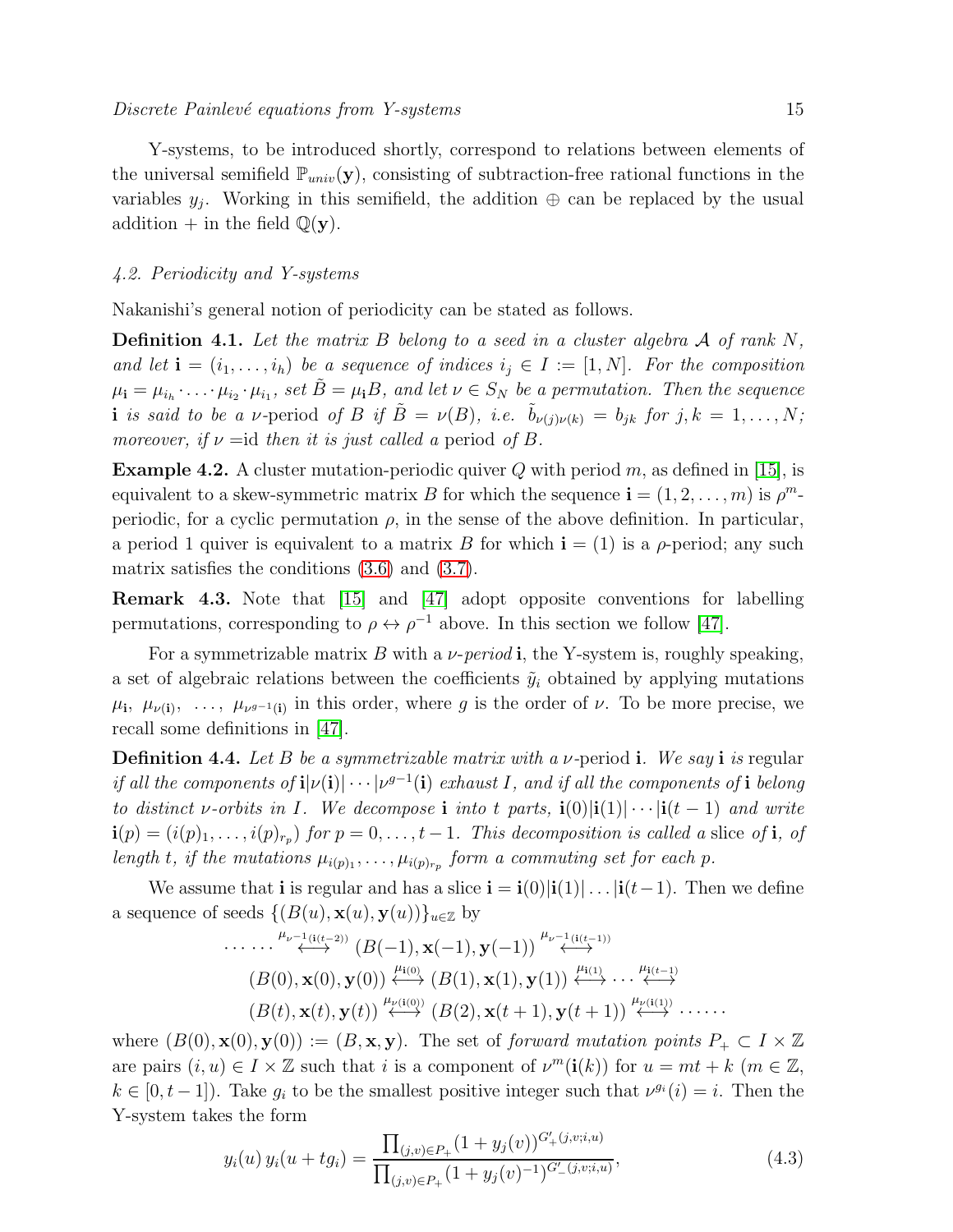Discrete Painlevé equations from Y-systems 16

where

$$
G'_{\pm}(j, v; i, u) = \begin{cases} \mp b_{ji}(v) & \text{if } v \in (u, u + tg_i), b_{ji}(u) \leq 0, \\ 0 & \text{otherwise.} \end{cases}
$$

The corresponding (coefficient-free) T-system is

<span id="page-16-1"></span>
$$
x_i(u) x_i(u + tg_i) = \prod_{(j,v) \in P_+} x_j(v)^{H'_+(j,v;i,u)} + \prod_{(j,v) \in P_+} x_j(v)^{H'_-(j,v;i,u)}, \qquad (4.4)
$$

where

$$
H'_{\pm}(j, v; i, u) = \begin{cases} \pm b_{ji}(u) & \text{if } u \in (v - tg_j, v), b_{ji}(u) \geq 0, \\ 0 & \text{otherwise.} \end{cases}
$$

Here we modify the T-system by introducing a coefficient that multiplies both terms on the right hand side. (However, this is different from the way that coefficients appear in the general exchange relation [\(4.2\)](#page-13-2) in a cluster algebra.)

**Proposition 4.5.** Let  $x_i(u)$  satisfy the modified T-system

<span id="page-16-0"></span>
$$
x_i(u) x_i(u + t g_i) = \mathcal{Z}_i(u) \Big( \prod_{(j,v) \in P_+} x_j(v)^{H'_+(j,v;i,u)} + \prod_{(j,v) \in P_+} x_j(v)^{H'_-(j,v;i,u)} \Big). \tag{4.5}
$$

Then

<span id="page-16-2"></span>
$$
\overline{y}_i(u) = \prod_{(j,v)\in P_+} \frac{x_j(v)^{H'_+(j,v;i,u)}}{x_j(v)^{H'_-(j,v;i,u)}}
$$
(4.6)

satisfies the Y-system  $(4.3)$  if and only if

$$
\prod_{(j,v)\in P_+} \frac{\mathcal{Z}_j(v)^{H'_+(j,v;i,u)}}{\mathcal{Z}_j(v)^{H'_-(j,v;i,u)}} = 1.
$$
\n(4.7)

**Proof:** Upon substituting  $y_i(u) = \overline{y}_i(u)$  into each side of [\(4.3\)](#page-14-0), this follows from a direct calculation that is almost identical to the proof of Proposition 5.11 in [\[47\]](#page-25-21).  $\Box$ 

We refer to  $(4.7)$  as the Z-system, while we say that the Z-system together with the modified T-system [\(4.5\)](#page-15-0) in Proposition [4.5](#page-15-2) constitute the  $T_z$ -system.

<span id="page-16-3"></span>Henceforth we focus on the special case of cluster mutation-periodicity with period 1, which we describe in more detail. In order to define the Y-system in the period 1 case, one starts from  $B(0) = B$  and defines a sequence  $B(u)$  for  $u \in \mathbb{Z}$  by applying an infinite sequence of mutations, starting with  $B(1) = \mu_1(B(0))$ , then  $B(2) = \mu_{\rho(1)}(B(1)), B(3) = \mu_{\rho^2(1)}(B(2)),$  and so on, and similarly extending backwards with  $B(-1) = \mu_{\rho^{-1}(1)}(B(0))$ , etc. In this way, one has  $B(n) = \rho^{n}(B)$  for  $n \in \mathbb{Z}$ , hence  $B(N) = B$  since  $\rho^N = id$ ; so this sequence of matrices is periodic. Similarly, this infinite sequence of mutations produces a sequence of clusters  $\mathbf{x}(u)$  and a sequence of coefficient tuples  $y(u)$  for  $u \in \mathbb{Z}$ , but in general the latter two sequences are not periodic.

<span id="page-16-5"></span><span id="page-16-4"></span>In the period 1 case, all the vertices of the quiver corresponding to B cycle with period N under the action of  $\rho$ , and the Y-system relates  $y_i(u)$  to  $y_i(u+N)$ . In fact, in this case, by replacing  $y_j(n-1) \to y_n$  whenever  $n = j \mod N$ , one can write a single recurrence relation for  $y_n$ ,  $n \in \mathbb{Z}$ , as follows.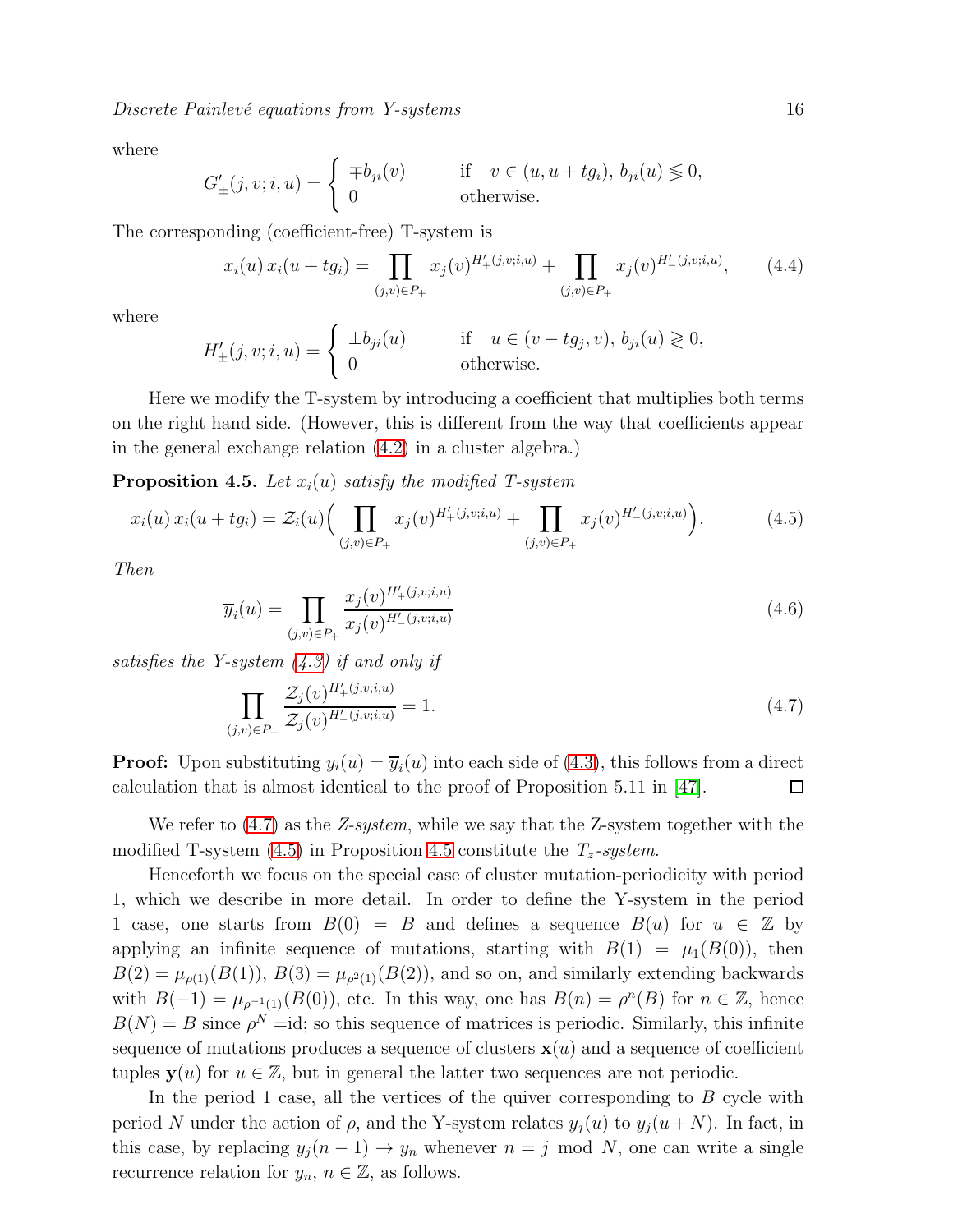recurrence

$$
y_{n+N} y_n = \frac{\prod_{j=1}^{N-1} (1 + y_{n+j})^{[-b_{1,j+1}]_+}}{\prod_{j=1}^{N-1} (1 + y_{n+j}^{-1})^{[b_{1,j+1}]_+}}.
$$
\n(4.8)

Proof: This follows from [\(4.3\)](#page-14-0), which is the same as equation (5.8) in [\[47\]](#page-25-21).

 $\Box$ 

Note that [\(4.8\)](#page-16-1) is the same as [\(1.4\)](#page-2-1), with the exponents written in terms of the coefficients in the first row of B.

The T-system with coefficients corresponding to the  $\rho$ -period (1) consists of the analogous set of formulae for the combinations  $x_i (u + N)x_i (u)$  of cluster variables, generated by the exchange relation [\(4.2\)](#page-13-2), and the coefficient-free case is induced by the projection  $\pi_1 : \mathbb{P}_{univ}(\mathbf{y}) \to \{1\}$  from the coefficient semifield to the trivial semifield. As for  $y_j(u)$ , the period 1 property of B means that we can replace  $x_j(n-1) \to x_n$ whenever  $n = j \mod N$ , and write a single recurrence for  $x_n$ .

**Proposition 4.7.** In the case of cluster mutation-periodicity with period 1, the T-system without coefficients is equivalent to the recurrence  $(3.4)$ . If  $x_n$  is a solution of  $(3.4)$ , then taking  $y_n = \bar{y}_n$ , where

$$
\bar{y}_n = \prod_{j=1}^{N-1} x_{n+j}^{-b_{1,j+1}},\tag{4.9}
$$

yields a solution of the Y-system [\(4.8\)](#page-16-1).

**Proof:** This is a special case of Proposition 5.11 in [\[47\]](#page-25-21), using the formula  $(5.29)$ therein.  $\Box$ 

As we saw in section 2, for the example of Somos-4, the substitution [\(4.9\)](#page-16-2) does not provide the general solution of the Y-system [\(4.8\)](#page-16-1). The key to understanding the discrepancy between the T-system and the Y-system is the following.

**Proposition 4.8.** Let  $x_n$  be a solution of the modified T-system

$$
x_{n+N}x_n = \mathcal{Z}_n \Big( \prod_{j=1}^{N-1} x_{n+j}^{[b_{1,j+1}]} + \prod_{j=1}^{N-1} x_{n+j}^{[-b_{1,j+1}]} \Big). \tag{4.10}
$$

Then taking  $y_n = \bar{y}_n$ , where

$$
\bar{y}_n = \prod_{j=1}^{N-1} x_{n+j}^{-b_{1,j+1}},\tag{4.11}
$$

yields a solution of the Y-system if and only if  $\mathcal{Z}_n$  satisfies

<span id="page-17-0"></span>
$$
\prod_{j=1}^{N-1} \mathcal{Z}_{n+j}^{-b_{1,j+1}} = 1.
$$
\n(4.12)

The space of solutions of the  $T_z$ -system consisting of [\(4.10\)](#page-16-3) together with [\(4.12\)](#page-16-4) has dimension  $N + \tilde{r}$ , where  $\tilde{r} = |\text{supp}(\mathbf{b}_1)| - 1$ .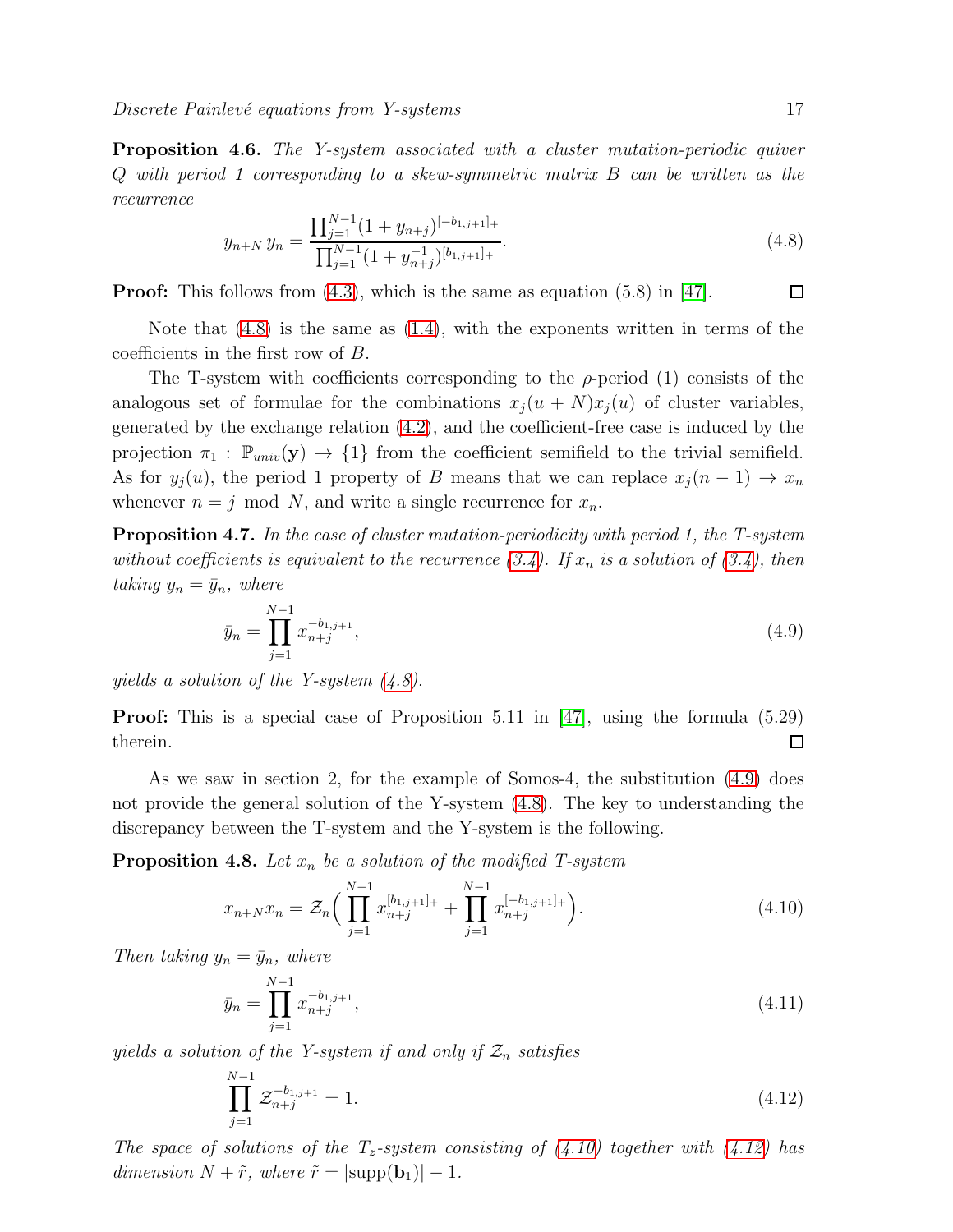Proof: The first claim above is just a special case of Proposition [4.5.](#page-15-2) To prove the second claim, observe that the exponents appearing in  $(4.12)$  are (up to sign) just the components of the vector  $\mathbf{b}_1$  in the first row of B, so that in this case the Z-system is a difference equation of order  $\tilde{r}$ . Then  $\tilde{r}$  initial values are required for [\(4.12\)](#page-16-4), say  $\mathcal{Z}_0, \mathcal{Z}_1, \ldots, \mathcal{Z}_{r-1}$ , together with a further N values  $x_0, x_1, \ldots, x_{N-1}$  in [\(4.10\)](#page-16-3), giving a total of  $N + \tilde{r}$  initial data.  $\Box$ 

<span id="page-18-0"></span>**Remark 4.9.** In general, unless the first non-zero component of  $b_1$  (the leading exponent) is  $\pm 1$ , the Z-system  $(4.12)$  is an algebraic recurrence relation rather than a rational one. When the leading exponent is  $\pm 1$ , the Z-system just generates a sequence of monomials in the initial data, and in all such examples it appears that the Laurent property holds for [\(4.10\)](#page-16-3), in the sense that  $x_n \in \mathbb{Z}[x_0^{\pm 1}, \ldots, x_{N-1}^{\pm 1}, \mathcal{Z}_0^{\pm 1}, \ldots, \mathcal{Z}_{\tilde{r}-1}^{\pm 1}]$  $_{\tilde{r}-1}^{\pm 1}$ .

<span id="page-18-1"></span>The discrepancy between the solutions of the Y-system and the coefficient-free Tsystem can be seen by looking at the fibres of the map from x variables to y variables defined by [\(4.11\)](#page-16-5): generically, these have dimension  $\tilde{r}$ , as there is an action of a torus  $(\mathbb{C}^*)^{\tilde{r}}$  by scalings  $\mathbf{x} \to \lambda^{\mathbf{u}} \cdot \mathbf{x}$  for integer vectors **u** that are orthogonal to  $\mathbf{b}_1$  and the shifts  $s^k(\mathbf{b}_1)$  (for all k where this is defined), and the value of **y** is preserved by any such scaling. The solutions of the Y-system can also be understood by introducing symplectic coordinates in the same way as for the coefficient-free T-system, which leads to the following.

**Definition 4.10.** The  $U_z$ -system associated with [\(4.10\)](#page-16-3) consists of the recurrence

<span id="page-18-2"></span>
$$
U_{n+r} U_n = \mathcal{Z}_n \mathcal{F}(U_{n+1}, U_{n+2}, \dots, U_{n+r-1}),
$$
\n(4.13)

with the same rational function  $\mathcal F$  as in [\(3.12\)](#page-13-1), together with [\(4.12\)](#page-16-4).

#### 5. Examples of  $T_z$ -systems and equations of q-Painlevé type

<span id="page-18-3"></span>In this section we give some examples of  $T_z$ -systems and  $U_z$ -systems for some particular Y-systems associated with quivers that are mutation periodic with period 1.

#### 5.1. Affine A-type quivers and linear relations

The  $4 \times 4$  exchange matrix

$$
B = \left(\begin{array}{rrrr} 0 & -1 & 0 & -1 \\ 1 & 0 & -1 & 0 \\ 0 & 1 & 0 & -1 \\ 1 & 0 & 1 & 0 \end{array}\right)
$$

corresponds to the  $A_3^{(1)}$  affine Dynkin diagram, oriented such that one of the arrows is clockwise and the other three are anticlockwise; this quiver is sometimes denoted  $\tilde{A}_{1,3}$ , and it is also one of the primitive quivers involved in the classification of period 1 quivers by Fordy and Marsh [\[15\]](#page-25-13), who denote it  $P_4^{(1)}$  $T_4^{(1)}$ . The T<sub>z</sub>-system in this case has the form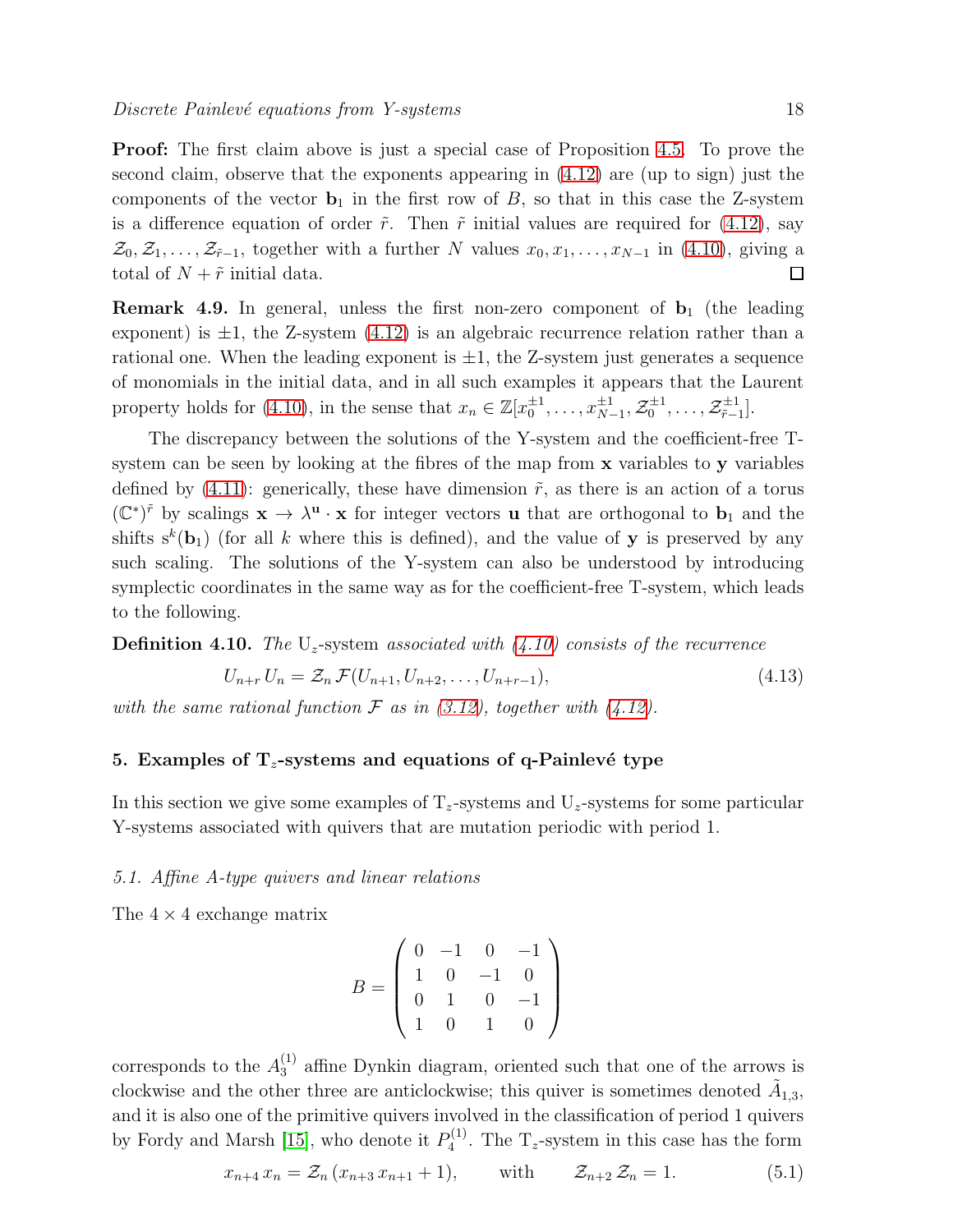The simple form of the Z-system above means that the coefficients of the nonautonomous T-system are periodic, being given by the sequence  $\mathcal{Z}_0, \mathcal{Z}_1, \mathcal{Z}_0^{-1}, \mathcal{Z}_1^{-1},$ repeated with period 4. Since the matrix B is of full rank, the  $U_z$ -system is the same as the  $T_z$ -system in this case, while the Y-system is given by

<span id="page-19-0"></span>
$$
y_{n+4} y_n = (1 + y_{n+3})(1 + y_{n+1}). \tag{5.2}
$$

In [\[30\]](#page-25-15) it was shown that for the autonomous version of the T-system, obtained by taking  $\mathcal{Z}_n = 1$  for all n in [\(5.1\)](#page-17-0), the iterates satisfy the fourth-order linear recurrence  $x_{n+4} - Kx_{n+2} + x_n = 0$ , where the coefficient K is a first integral (conserved quantity), constant along orbits. Using computer algebra (with Maple) we have verified the following result for the  $T_z$ -system.

**Proposition 5.1.** The iterates  $x_n$  of the  $T_z$ -system [\(5.1\)](#page-17-0) satisfy the linear relation

$$
x_{n+24} - C x_{n+12} + x_n = 0,\t\t(5.3)
$$

where the first integral C is a Laurent polynomial in  $\mathbb{Z}[x_0^{\pm 1}, x_1^{\pm 1}, x_2^{\pm 1}, x_3^{\pm 1}, \mathcal{Z}_0^{\pm 1}, \mathcal{Z}_1^{\pm 1}]$ consisting of 67 terms with positive coefficients.

The existence of such a linear relation means that [\(5.1\)](#page-17-0), and hence [\(5.2\)](#page-18-0), can be solved explicitly, and from the form of [\(5.3\)](#page-18-1) the solution can be written in terms of Chebyshev polynomials with argument  $\mathcal{K}/2$ .

For cluster algebras obtained from affine Dynkin quivers, linear relations between cluster variables have been derived in various ways [\[2,](#page-24-2) [15,](#page-25-13) [16,](#page-25-16) [40\]](#page-25-14). In particular one can take the  $A_{N-1}^{(1)}$  Dynkin diagram with one clockwise arrow and  $N-1$  anticlockwise arrows to get the quiver  $\tilde{A}_{1,N-1}$ , which is the same as the primitive  $P_N^{(1)}$  in [\[15\]](#page-25-13). For this family of quivers, the  $T_z$ -system has the form

<span id="page-19-1"></span>
$$
x_{n+N} x_n = \mathcal{Z}_n (x_{n+N-1} x_{n+1} + 1), \quad \text{with} \quad \mathcal{Z}_{n+N-2} \mathcal{Z}_n = 1, \quad (5.4)
$$

while the Y-system is

$$
y_{n+N} y_n = (1 + y_{n+N-1})(1 + y_{n+1}).
$$
\n(5.5)

Extensive numerical experiments suggest that there are linear relations with constant coefficients for all members of this family, given as follows.

**Conjecture 5.2.** For each  $N \geq 3$ , the iterates of the  $\tilde{A}_{1,N-1}$   $T_z$ -system [\(5.4\)](#page-18-2), associated with the Y-system  $(5.5)$ , satisfy a constant-coefficient linear recurrence relation of order  $4(N-1)(N-2)$ , having the form

$$
x_{n+4s} - A x_{n+3s} + B x_{n+2s} - A x_{n+s} + x_n = 0
$$

for N odd, and

$$
x_{n+4s} - C x_{n+2s} + x_n = 0
$$

for N even, where A, B, C denote first integrals, and  $s = (N-1)(N-2)$ .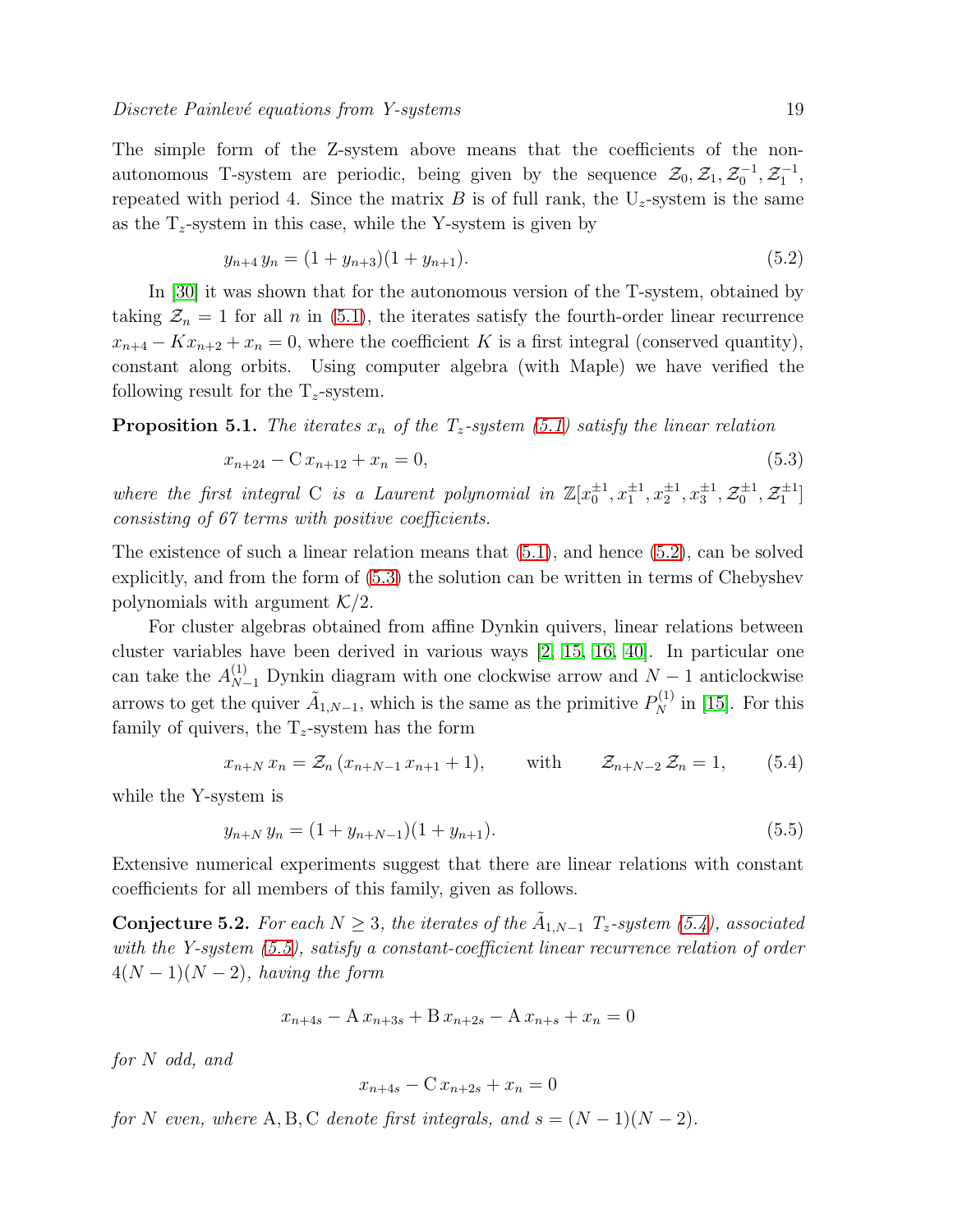#### 5.2. Somos-type  $T_z$ -systems

Rather than considering the most general Somos-type recurrence, of the form [\(1.5\)](#page-2-2), here we focus on some particular examples which indicate how the results in section 2 generalize to other q-Painlev´e type equations and their higher-order analogues.

To begin with, we look at the family of bilinear  $T_z$ -systems given by

$$
x_{n+N} x_n = \mathcal{Z}_n (x_{n+N-1} x_{n+1} + x_{n+N-2} x_{n+2}), \qquad \frac{\mathcal{Z}_{n+N-2} \mathcal{Z}_n}{\mathcal{Z}_{n+N-3} \mathcal{Z}_{n+1}} = 1, \tag{5.6}
$$

corresponding to  $p = 1$ ,  $q = 2$  in [\(1.5\)](#page-2-2). After solving the Z-system [\(2.13\)](#page-7-2), the case  $N = 4$ of [\(5.6\)](#page-19-0) is equivalent to [\(2.16\)](#page-8-0). In general, just as for Somos-4, it is always possible to make a gauge transformation to move the non-autonomous coefficient entirely onto either the first or the second term on the right hand side of the recurrence for  $x_n$ ; we illustrate this in some specific examples below. A special case of the family [\(5.6\)](#page-19-0), with purely periodic coefficients, arose by a reduction of the discrete KdV equation in [\[34\]](#page-25-10).

**Example 5.3** (Somos-5). For  $N = 5$ , the  $T_z$ -system [\(5.6\)](#page-19-0) becomes

$$
x_{n+5} x_n = \mathcal{Z}_n (x_{n+4} x_{n+1} + x_{n+3} x_{n+2}), \qquad \frac{\mathcal{Z}_{n+3} \mathcal{Z}_n}{\mathcal{Z}_{n+2} \mathcal{Z}_{n+1}} = 1,
$$

which corresponds to the Y-system

$$
y_{n+5} y_n = \frac{(1+y_{n+4})(1+y_{n+1})}{(1+y_{n+3})(1+y_{n+2}^{-1})}.
$$

The exchange matrix  $B$  in this case has rank 2 (see [\[17\]](#page-25-34) for details), and taking  $U_n = x_{n+3}x_n/(x_{n+2}x_{n+1})$  gives the associated  $U_z$ -system

<span id="page-20-1"></span><span id="page-20-0"></span>
$$
U_{n+2} U_n = \mathcal{Z}_n \left( 1 + U_{n+1}^{-1} \right), \qquad \text{with} \qquad \mathcal{Z}_n = \beta_n \, \mathfrak{q}^n, \quad \beta_{n+2} = \beta_n. \tag{5.7}
$$

Each iteration of the latter is symplectic, preserving the log-canonical 2-form  $\hat{\omega} =$  $(U_n U_{n+1})^{-1} dU_{n+1} \wedge dU_n$ , and [\(5.7\)](#page-19-1) is an alternative discrete Painlevé I equation (although not one of the ones derived in [\[49\]](#page-25-32)). Note that it is possible to use a gauge transformation  $G_n$  in the T<sub>z</sub>-system, setting  $x_n = G_n x'_n$ , to move all the nonautonomous part onto the first term on the right hand side; in that case, by taking  $U'_n = x'_{n+3}x'_n/(x'_{n+2}x'_{n+1}),$  the equation [\(5.7\)](#page-19-1) can be transformed to

$$
U'_{n+2} U'_{n} = \alpha_{n} + \beta \left( U'_{n+1} \right)^{-1}, \qquad \text{where} \qquad (\mathcal{S}^{3} - 1)(\mathcal{S}^{2} - 1)(\mathcal{S} + 1) \log \alpha_{n} = 0 \text{ mod } 2\pi \mathbf{i},
$$

with S denoting the shift operator and the coefficient  $\beta$  being constant. (The autonomous case  $\alpha_n$  = constant is a QRT map, explicitly solved in [\[28\]](#page-25-35).) Observe that this choice of gauge introduces period 3 behaviour which is not present in  $\mathcal{Z}_n$ .

**Example 5.4** (A particular case of Somos-6). For  $N = 6$ , the  $T_z$ -system [\(5.6\)](#page-19-0) is

$$
x_{n+6} x_n = \mathcal{Z}_n (x_{n+5} x_{n+1} + x_{n+4} x_{n+2}), \qquad \frac{\mathcal{Z}_{n+4} \mathcal{Z}_n}{\mathcal{Z}_{n+3} \mathcal{Z}_{n+1}} = 1,
$$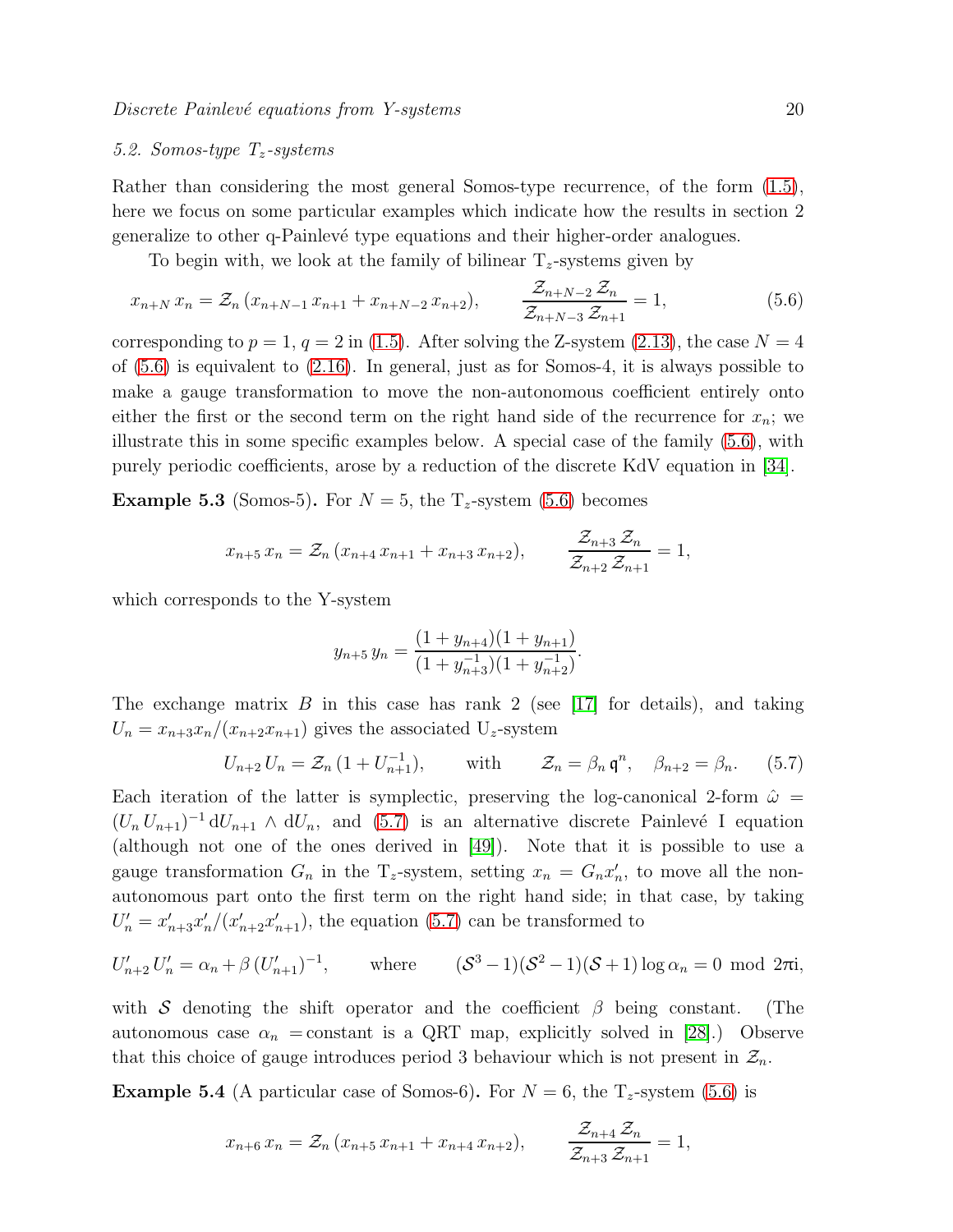which corresponds to the exchange matrix  $(3.11)$ , and gives the Y-system

$$
y_{n+6} y_n = \frac{(1+y_{n+5})(1+y_{n+1})}{(1+y_{n+4})(1+y_{n+2}^{-1})}.
$$

From Example [3.10,](#page-12-2) the matrix B has rank 4, and setting  $U_n = x_n x_{n+2}/(x_{n+1})^2$  in the  $T_z$ -system and solving the Z-system produces the  $U_z$ -system

<span id="page-21-0"></span>
$$
U_{n+4}(U_{n+3}U_{n+2}U_{n+1})^2U_n = \beta_n \mathfrak{q}^n (1 + U_{n+3}U_{n+2}U_{n+1}), \text{ with } \beta_{n+3} = \beta_n.
$$

Each iteration of the latter is a symplectic map, preserving the nondegenerate Poisson bracket in four dimensions defined by

$$
\{U_n, U_{n+1}\} = U_n U_{n+1}, \quad \{U_n, U_{n+2}\} = -U_n U_{n+2}, \quad \{U_n, U_{n+1}\} = U_n U_{n+3}.
$$

In the autonomous case  $(q = 1 \text{ and } \beta_n = \text{constant})$  this is equivalent to one of the Liouville integrable maps in [\[33\]](#page-25-36).

The preceding two examples can be generalized to cover this whole family, depending on whether N is even/odd. For each  $N$ , the solution of the Z-system in [\(5.6\)](#page-19-0) can be written as

$$
\mathcal{Z}_n = \beta_n \mathfrak{q}^n, \qquad \beta_{n+N-3} = \beta_n;
$$

when N is even, the substitution  $U_n = x_n x_{n+2} / (x_{n+1})^2$  gives the  $U_z$ -system

$$
U_{n+N-2} \left( \prod_{j=1}^{N-3} U_{n+j} \right)^2 U_n = \mathcal{Z}_n \left( 1 + \prod_{k=1}^{N-3} U_{n+k} \right), \tag{5.8}
$$

while for N odd, setting  $U_n = x_n x_{n+3}/(x_{n+1}x_{n+2})$  yields the  $U_z$ -system

$$
\prod_{j=0}^{N-3} U_{n+j} = \mathcal{Z}_n \left( 1 + \prod_{k=0}^{(N-5)/2} U_{n+2k+1} \right). \tag{5.9}
$$

We consider one further Somos-type example, which is outside the family  $(5.6)$ .

Example 5.5 (A special case of Somos-7). One of the examples considered in section 6 of [\[18\]](#page-25-17) corresponds to the T-system for a  $7 \times 7$  exchange matrix with rank  $B = 2$ , reducing to a symplectic map of the plane. The associated  $T_z$ -system is

<span id="page-21-2"></span><span id="page-21-1"></span>
$$
x_{n+7} x_n = \mathcal{Z}_n(x_{n+6} x_{n+1} + x_{n+4} x_{n+3}), \qquad \frac{\mathcal{Z}_{n+5} \mathcal{Z}_n}{\mathcal{Z}_{n+3} \mathcal{Z}_{n+2}} = 1, \tag{5.10}
$$

with the Y-system being

$$
y_{n+7} y_n = \frac{(1 + y_{n+6})(1 + y_{n+1})}{(1 + y_{n+4}^{-1})(1 + y_{n+3}^{-1})}
$$

<span id="page-21-3"></span>while setting  $U_n = x_{n+5}x_n/(x_{n+3}x_{n+2})$  yields the U<sub>z</sub>-system

$$
U_{n+2}U_n=\mathcal{Z}_n(U_{n+1}+1).
$$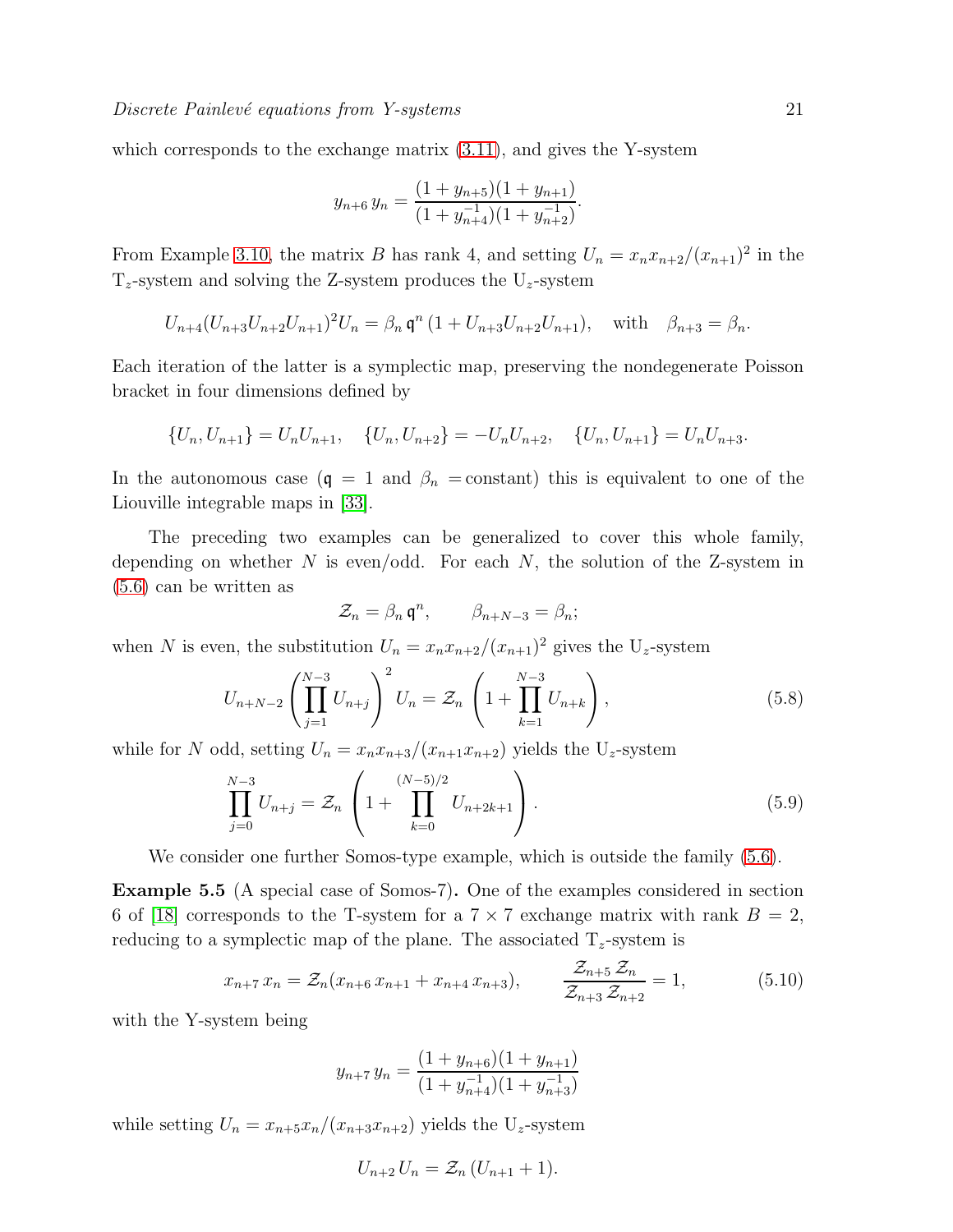In this case, it is convenient to choose a gauge transformation  $G_n$ , with  $x_n = G_n x'_n$ , which moves all of the non-autonomous part onto the coefficient of the second term on the right hand side (and the coefficient of the first term can be fixed to be 1). This gives an equation for  $U'_n = x'_{n+5}x'_n/(x'_{n+3}x'_{n+2})$  which is of Lyness type, that is

$$
U'_{n+2} U'_{n} = U'_{n+1} + a_n, \quad \text{with} \quad (\mathcal{S} - 1)(\mathcal{S}^6 - 1) \log a_n = 0 \text{ mod } 2\pi i. \tag{5.11}
$$

The form of the above is consistent with the results in [\[4\]](#page-24-9), which show that, in the case that  $a_n$  is periodic, the Lyness recurrence  $(5.11)$  is integrable when the period is a divisor of 6, and indicate that chaos is present for all other periods. However, the characteristic polynomial of the linear recurrence for  $\log a_n$  has 1 as a double root, so  $a_n = \alpha_n \mathfrak{q}^n$  with  $\alpha_n$  being periodic with period 6, and [\(5.11\)](#page-21-0) is yet another alternative q-Painlevé I equation.

#### 5.3. A nonintegrable example

<span id="page-22-0"></span>The examples considered so far in this section are all integrable in some sense. In the context of iteration of rational functions, one way to characterize integrability of discrete dynamical systems is in terms of the weak growth of degrees of iterates: defining the algebraic entropy as  $\mathcal{E} := \lim_{n \to \infty} n^{-1} \log d_n$ , where  $d_n$  is the degree of the *n*th iterate, discrete integrable systems should have zero entropy [\[3\]](#page-24-10). In [\[18\]](#page-25-17), one of us used the growth of denominators of x variables to identify integrable maps among the T-systems [\(1.3\)](#page-2-0); this growth is determined by the tropical version of the T-system (in the sense of the max-plus algebra). Integrability is a rare phenomenon: for the majority of these T-systems (unless the exponents  $a_i$  are of sufficiently small magnitude), the degrees grow exponentially with n, indicating nonintegrability. Likewise, the corresponding  $T_z$ system also exhibits exponential growth of degrees in the generic case, and usually this can be detected by looking at the Z-system alone, which we illustrate here with one particular example.

For the exchange matrix

$$
B = \begin{pmatrix} 0 & -2 & 6 & -4 & 6 & -2 \\ 2 & 0 & -14 & 6 & -16 & 6 \\ -6 & 14 & 0 & 10 & 6 & -4 \\ 4 & -6 & -10 & 0 & -14 & 6 \\ -6 & 16 & -6 & 14 & 0 & -2 \\ 2 & -6 & 4 & -6 & 2 & 0 \end{pmatrix},
$$
(5.12)

the  $T_z$ -system is

$$
x_{n+6} x_n = \mathcal{Z}_n \left( x_{n+5}^2 x_{n+3}^4 x_{n+1}^2 + (x_{n+4} x_{n+2})^6 \right). \tag{5.13}
$$

with

$$
\frac{\mathcal{Z}_{n+4}^2 \mathcal{Z}_{n+2}^4 \mathcal{Z}_n^2}{\mathcal{Z}_{n+3}^6 \mathcal{Z}_{n+1}^6} = 1,
$$
\n(5.14)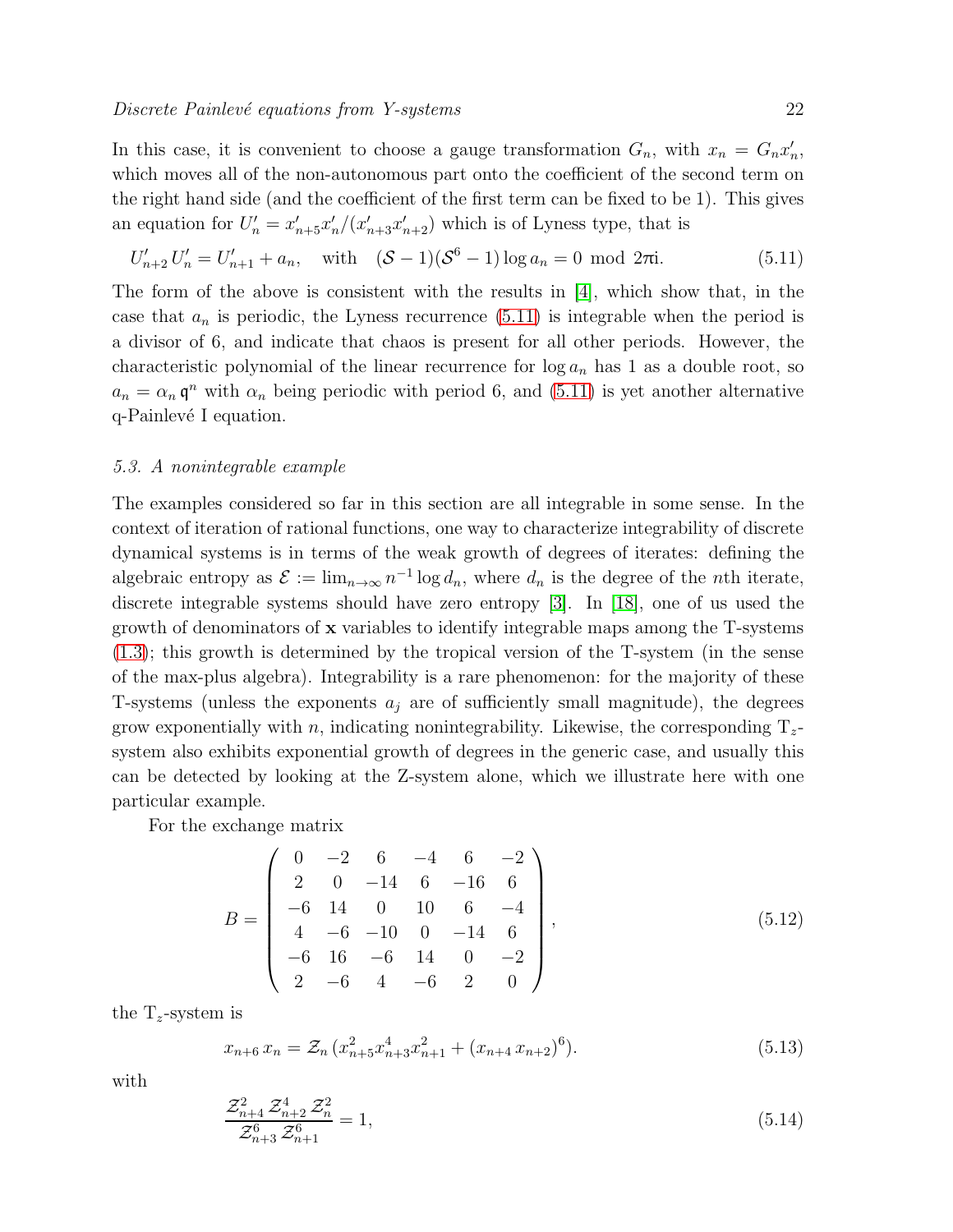and the associated Y-system is

$$
y_{n+6} y_n = \frac{(1 + y_{n+5})^2 (1 + y_{n+1})^4 (1 + y_{n+1})^2}{(1 + y_{n+4})^6 (1 + y_{n+2})^6}.
$$

The autonomous version of  $(5.13)$  was presented as Example 2.6 in [\[17\]](#page-25-34): the matrix [\(5.12\)](#page-21-2) has rank 2, with  $\mathbf{v} = (1, -3, 2, -3, 1, 0)$  and  $s(\mathbf{v}) = (0, 1, -3, 2, -3, 1)$  providing a palindromic  $\mathbb{Z}$ -basis for im  $B_{\mathbb{Z}}$ , which leads to the U<sub>z</sub>-system

$$
U_{n+2} U_n = \mathcal{Z}_n \left( U_{n+1}^{-1} + U_{n+1}^{-3} \right),
$$

where  $\mathcal{Z}_n$  satisfies [\(5.14\)](#page-21-3).

The first thing to note about this example is that the Z-system involves indeterminacy due to the leading exponent 2: to iterate [\(5.14\)](#page-21-3) requires taking a square root to solve for  $\mathcal{Z}_{n+4}$ , so that a  $\pm$  sign must be chosen coherently at each step. The second main observation is that, up to sign choices, the explicit solution to the Z-system can be obtained by solving the linear recurrence

$$
(\mathcal{S}^2 + 1)(\mathcal{S}^2 - 3\mathcal{S} + 1)\log \mathcal{Z}_n = 0 \text{ mod } \pi i. \tag{5.15}
$$

The nonintegrable nature of the system can be seen from the second quadratic factor above, which has a characteristic root  $\lambda_{max} = (3 + \sqrt{5})/2$ , of magnitude greater than 1; this is in accordance with the positive value  $\mathcal{E} = \log \lambda_{max}$  for the entropy of the corresponding T-system, as found in Example 3.2 of [\[17\]](#page-25-34). Taking  $\mathcal{Z}_0, \mathcal{Z}_1, \mathcal{Z}_2, \mathcal{Z}_3$  as initial data, the Z-system [\(5.14\)](#page-21-3) generates monomials of the form

$$
\mathcal{Z}_n = \pm \frac{\mathcal{Z}_3^{d^{(3)}_n} \mathcal{Z}_1^{d^{(1)}_n}}{\mathcal{Z}_2^{d^{(2)}_n} \mathcal{Z}_0^{d^{(0)}_n}},
$$

where each exponent  $d_n^{(j)}$  for  $j = 0, 1, 2, 3$  satisfies the same homogeneous linear recurrence that is defined by the difference operator in [\(5.15\)](#page-22-0); hence the degrees of these monomials grow like a constant times  $\lambda_{max}^n$ .

Our experience with other  $T_z$ -systems obtained from cluster mutation-periodic quivers with periods 1 and 2 suggests that if the Z-system displays exponential growth, and/or it has a leading exponent greater than 1, then the underlying T-system should have positive entropy. However, in general (unlike the preceding example) the degrees of **x** variables and  $\mathcal{Z}$  variables need not grow with the same rate.

#### 6. Conclusions

We have shown that there is a link between periodicity in cluster algebras, Y-systems and discrete Painlevé equations. This link also produces higher-order analogues of q-Painlevé equations, such as the families [\(5.8\)](#page-20-0) and [\(5.9\)](#page-20-1), which to the best of our knowledge are new. That there is such a link should not be entirely surprising, bearing in mind that there appears to be a close connection between singularity confinement and the Laurent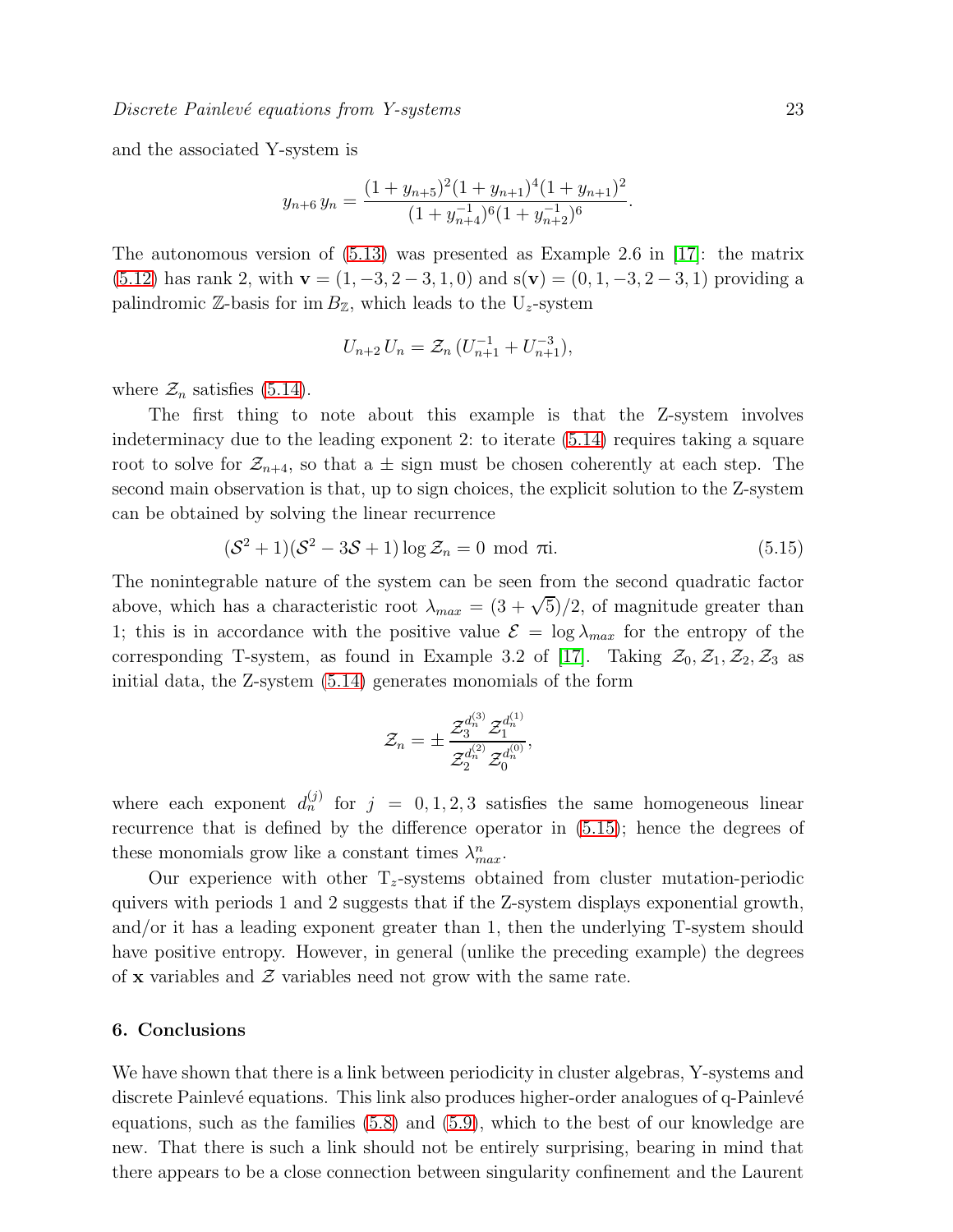phenomenon [\[29,](#page-25-37) [39\]](#page-25-38), and the singularity confinement test was one of the first tools used to obtain discrete Painlevé equations [\[23\]](#page-25-39). On the other hand, it is known that singularity confinement is not sufficient for integrability [\[25\]](#page-25-40), and we have seen that nonintegrable examples can arise from Y-systems as well - indeed, integrability should be the exception rather than the rule.

In the future it would be interesting to connect this construction of discrete Painlevé equations to the geometrical approach pioneered by Sakai [\[51\]](#page-25-41), which has subsequently been extended to certain higher-order equations [\[38,](#page-25-42) [53\]](#page-25-43).

Acknowledgments: The authors would like to thank the organisers of the meeting on Discrete Integrable Systems and Cluster Algebras in the Graduate School of Mathematical Sciences at the University of Tokyo, where they first met in 2010. ANWH is especially grateful to T. Nakanishi, who drew his attention to the discrepancy between the solutions of T-systems and Y-systems during the meeting on Cluster Algebras and Statistical Physics at ICERM, Brown University in 2011. RI is grateful for hospitality during her visit to the University of Kent in October 2013. The work of RI is partially supported by JSPS KAKENHI Grant Number 26400037.

#### Appendix: Proof of Proposition [3.9](#page-12-0)

To construct a palindromic basis for im B, working over  $\mathbb Q$  to begin with, one can start with any vector  $\mathbf{v} \in \text{im } B$ . If v does not have palindromic support, then apply (positive or negative) powers of s to  $r(\mathbf{v})$  to obtain a vector  $s^k(r(\mathbf{v}))$  for k such that  $supp(\mathbf{v}) = supp(s^k(r(\mathbf{v})))$ ; then make the replacement  $\mathbf{v} \to \mathbf{v} + s^k(r(\mathbf{v}))$ , where the latter vector does have palindromic support. Now given the length  $\ell = |supp(\mathbf{v})|$ , if necessary one can apply s<sup>-1</sup> sufficiently many times, to replace  $\mathbf{v} \to s^{-k^*}(\mathbf{v})$ , for  $k^* \geq 0$ such that the latter vector has support  $[1, \ell]$ . Due to Lemma [3.6,](#page-12-3) having prepared **v** suitably, the set  $S = \{s^{j}(\mathbf{v}) | j \in [0, N - \ell] \}$  is a palindromic basis for a subspace  $V \subset \text{im } B$ , having dimension  $N - \ell + 1$ , and if  $N - r + 1 = \ell$  then V coincides with im B. Otherwise there is some row  $\mathbf{b}_i$  of B which is not in the span of the basis generated by v. It may be that  $|\text{supp}(\mathbf{b}_i)| < \ell$ , but if not one can always subtract multiples of the vectors in S to obtain a new vector  $\mathbf{v}'$  whose support has length less than  $\ell$ , and by applying the same process as for  $\bf{v}$  before one obtains a palindromic basis  $S'$  for a subspace  $V' \subset \text{im } B$  of dimension larger than that of V. Repeating the same steps sufficiently many times produces a palindromic basis for  $\text{im } B$ .

<span id="page-24-10"></span><span id="page-24-9"></span><span id="page-24-4"></span><span id="page-24-3"></span><span id="page-24-2"></span><span id="page-24-0"></span>To work over  $\mathbb{Z}$ , assume that a palindromic basis  $\{v_1, v_2, \ldots, v_r\}$  for im B is given; then without loss of generality (by suitable rescaling if necessary)

$$
\mathbf{v}_1 = (a_1^*, a_2^*, \dots, a_{N-r+1}^*, 0, \dots, 0),
$$

<span id="page-24-8"></span><span id="page-24-7"></span><span id="page-24-6"></span><span id="page-24-5"></span><span id="page-24-1"></span>where  $a_j^*$  are integers (with  $a_1^* \neq 0$  and  $a_j^* = a_{N-r-j+2}^*$ ) such that the highest common factor of the non-zero entries is 1. Thus  $\mathbf{v}_j \in \text{im } B_{\mathbb{Z}}$  for  $j \in [1, r]$ , but it is not immediately clear that these vectors provide a  $\mathbb{Z}$ -basis. To see this, pick any  $\mathbb{Z}$ -basis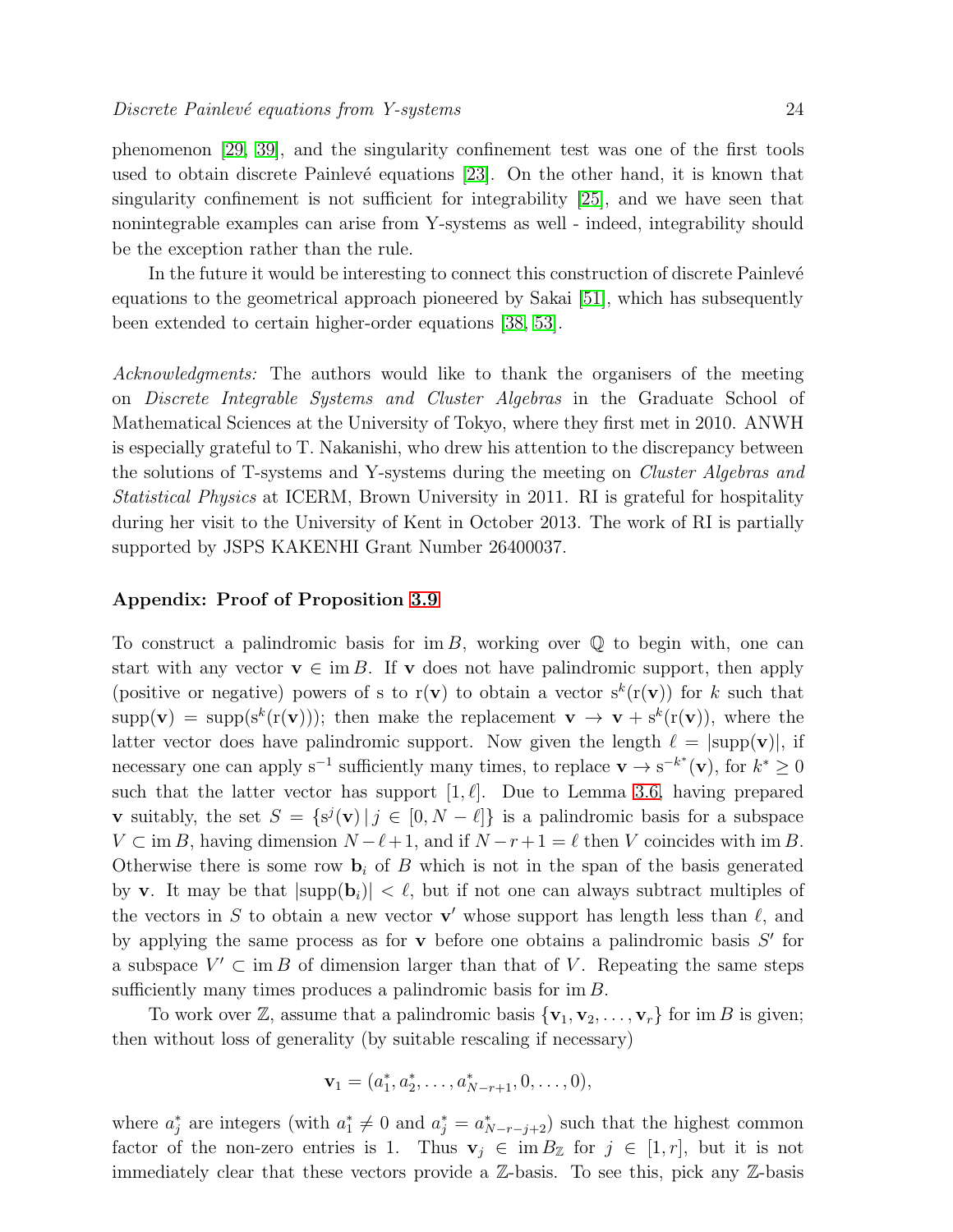<span id="page-25-34"></span><span id="page-25-31"></span><span id="page-25-17"></span><span id="page-25-16"></span><span id="page-25-13"></span><span id="page-25-2"></span><span id="page-25-0"></span>for im  $B_{\mathbb{Z}}$ , and use it to form the rows of an  $r \times N$  matrix  $A = (a_{ij})$ . By applying elementary row operations, equivalent to premultiplying by a unit matrix in  $Mat_r(\mathbb{Z})$ , one can arrange it so that A has the upper-triangular form

$$
A = \left( \begin{array}{cccc} a_{11} & \cdots & \cdots & \cdots & a_{1N} \\ 0 & a_{22} & \cdots & \cdots & a_{2N} \\ \vdots & \ddots & \ddots & & \vdots \\ 0 & \cdots & 0 & a_{rr} & \cdots & a_{rN} \end{array} \right),
$$

<span id="page-25-40"></span><span id="page-25-39"></span><span id="page-25-37"></span><span id="page-25-35"></span><span id="page-25-28"></span><span id="page-25-23"></span><span id="page-25-22"></span><span id="page-25-18"></span><span id="page-25-15"></span><span id="page-25-8"></span><span id="page-25-7"></span><span id="page-25-1"></span>where  $a_{jj} \neq 0$  for  $j \in [1, r]$ , and the highest common factor of the non-zero entries in each row is 1. Now consider the last row of A: this vector must have support  $[r, N]$ , since otherwise it would be a vector in im B of length less than  $N - r + 1$ , which would generate a palindromic basis for a space of dimension greater than  $r$ ; and similarly, this vector must be a multiple of  $\mathbf{v}_r$ , since otherwise one could subtract  $(a_1^*)^{-1} a_{rr} \mathbf{v}_r$  from the last row to obtain a vector in  $\text{im } B$  having support of smaller length. Then since both  $\mathbf{v}_r$  and the last row are both integer vectors whose non-zero entries have highest common factor 1, this last row must equal  $\pm v_r$ ; with out loss of generality take the plus sign. Proceeding by induction, assume that rows  $j+1$  to r of A can be taken to be the vectors  $\mathbf{v}_{j+1}, \ldots, \mathbf{v}_r$ , and let  $\mathbf{v}'_j$  denote row j. The vector  $\mathbf{v}_j$  belongs to the span of rows j to N (which span the vectors with support in  $[j, N]$ ), so it can be written as a Z-linear combination

$$
\mathbf{v}_j = c_j \mathbf{v}'_j + c_{j+1} \mathbf{v}_{j+1} + \ldots + c_N \mathbf{v}_N,
$$

<span id="page-25-42"></span><span id="page-25-36"></span><span id="page-25-33"></span><span id="page-25-20"></span><span id="page-25-19"></span><span id="page-25-12"></span><span id="page-25-10"></span><span id="page-25-9"></span>with  $c_i \neq 0$ . The non-zero entries of the latter give a sequence of equations beginning

$$
a_1^* = c_j a_{jj}, \quad a_2^* = c_j a_{j,j+1} + c_{j+1} a_1^*, \quad a_3^* = c_j a_{j,j+2} + c_{j+1} a_2^* + c_{j+2} a_1^*, \quad \dots
$$

<span id="page-25-38"></span><span id="page-25-29"></span><span id="page-25-14"></span><span id="page-25-5"></span><span id="page-25-4"></span>If  $p|c_j$  then the first equation in this sequence implies that  $p|a_1^*$ , whence the second equation gives  $p|a_2^*$ , and then the third implies  $p|a_3^*$ , and so on, meaning that p is a common factor of the non-zero entries in  $v_1$ . Hence  $c_j = \pm 1$ , and so  $v_j$  can be taken to replace  $\mathbf{v}'_j$  in row j of A. By induction, the palindromic basis provides a  $\mathbb{Z}$ -basis for im  $B_{\mathbb{Z}}$ , unique up to multiplying all basis vectors by  $-1$ . This completes the proof.

#### <span id="page-25-27"></span><span id="page-25-26"></span><span id="page-25-21"></span><span id="page-25-3"></span>References

- <span id="page-25-24"></span>[1] J. Alman, C. Cuenca and J. Huang, [arXiv:1309.0751v](http://arxiv.org/abs/1309.0751)2
- <span id="page-25-32"></span>[2] I. Assem, C. Reutenauer and D. Smith, Adv. Math. 225 (2010) 3134–3165.
- <span id="page-25-30"></span>[3] M.P. Bellon and C.M. Viallet, Commun. Math. Phys. 204 (1999) 425–437.
- [4] A. Cima, A. Gasull and V. Mañosa, Dynamical Systems 28 (2013) 518–538.
- <span id="page-25-41"></span>[5] P. Di Francesco and R. Kedem, Lett. Math. Phys. 89 (2009) 183–216.
- <span id="page-25-6"></span>[6] P. Di Francesco, Lett. Math. Phys. 96 (2011) 299–324.
- <span id="page-25-43"></span>[7] J.J. Duistermaat, Discrete Integrable Systems: QRT Maps and Elliptic Surfaces, Springer (2010).
- <span id="page-25-25"></span>[8] R. Eager, S. Franco and K. Schaeffer, JHEP 06 (2012) 106.
- <span id="page-25-11"></span>[9] R. Eager and S. Franco, JHEP 09 (2012) 038.
- [10] L. Faybusovich and M. Gekhtman, J. Math. Phys. 41 (2000) 2905–2921.
- [11] V.V. Fock and A.B. Goncharov, Ann. Sci. Ec. Norm. Supér. **42** (2009) 865–930.